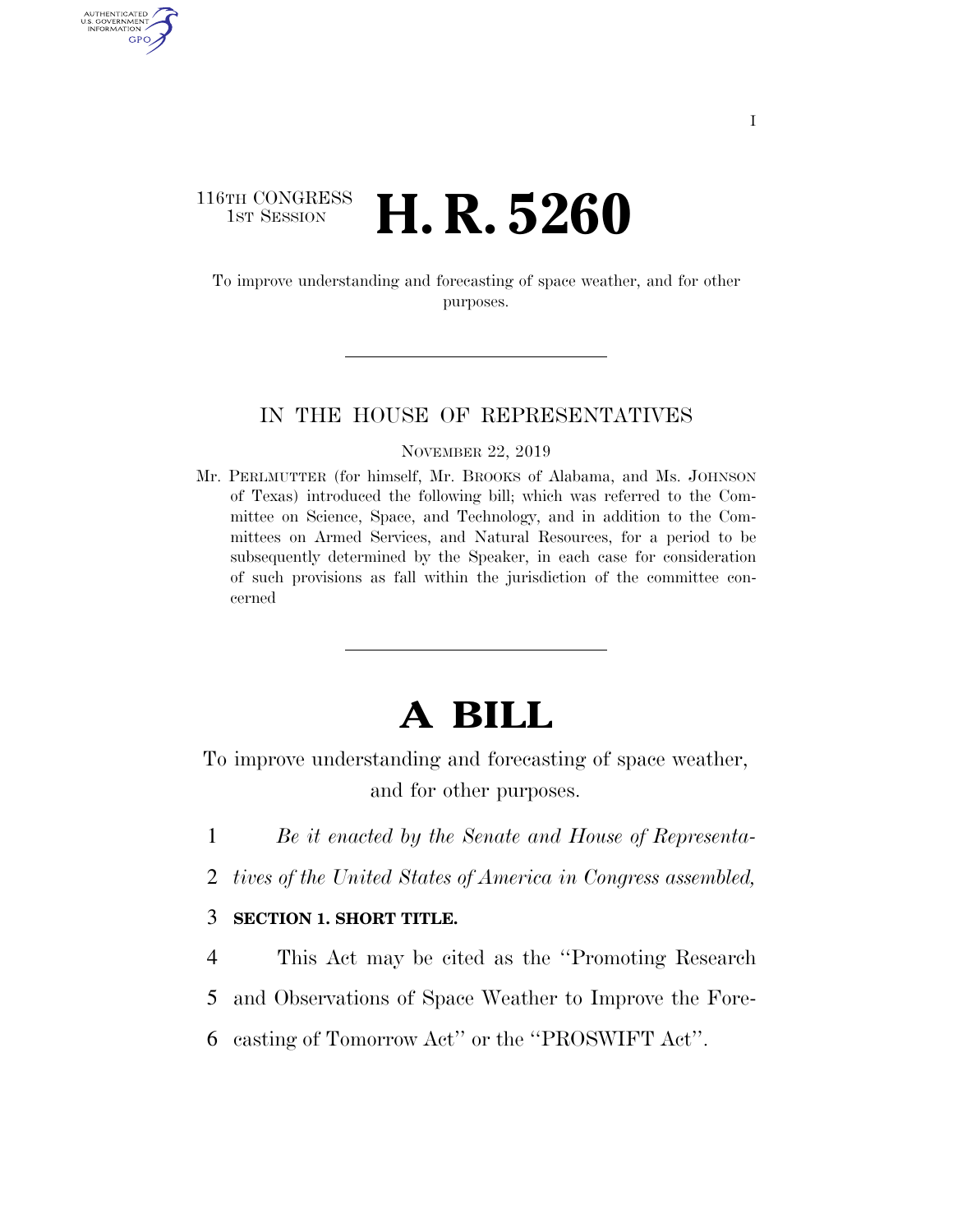### **SEC. 2. SPACE WEATHER.**

 (a) POLICY.—It shall be the policy of the United States to prepare and protect against the social and eco- nomic impacts of space weather phenomena by supporting actions to improve space weather forecasts and predictions including: sustaining and enhancing critical observations, identifying research needs and promoting opportunities for research to operations and operations to research collabo- rations both within and outside of the Federal Govern- ment, advancing space weather models, engaging with all sectors of the space weather community including aca- demia and the commercial sector, and understanding the needs of space weather end users.

 (b) AMENDMENT TO TITLE 51, UNITED STATES CODE.—Subtitle VI of title 51, United States Code, is amended by adding after chapter 605 the following:

# **''CHAPTER 606—SPACE WEATHER**

''60601. Space weather. ''60602. Integrated strategy. ''60603. Sustaining and advancing critical space weather observations. ''60604. Research activities. ''60605. Space weather data. ''60606. Space weather knowledge transfer and information exchange. ''60607. Space weather benchmarks. **''§ 60601. Space weather**  19  $"$ (a) FINDINGS.—

- 20 "(1) SPACE WEATHER.—Congress makes the
- following findings with respect to space weather: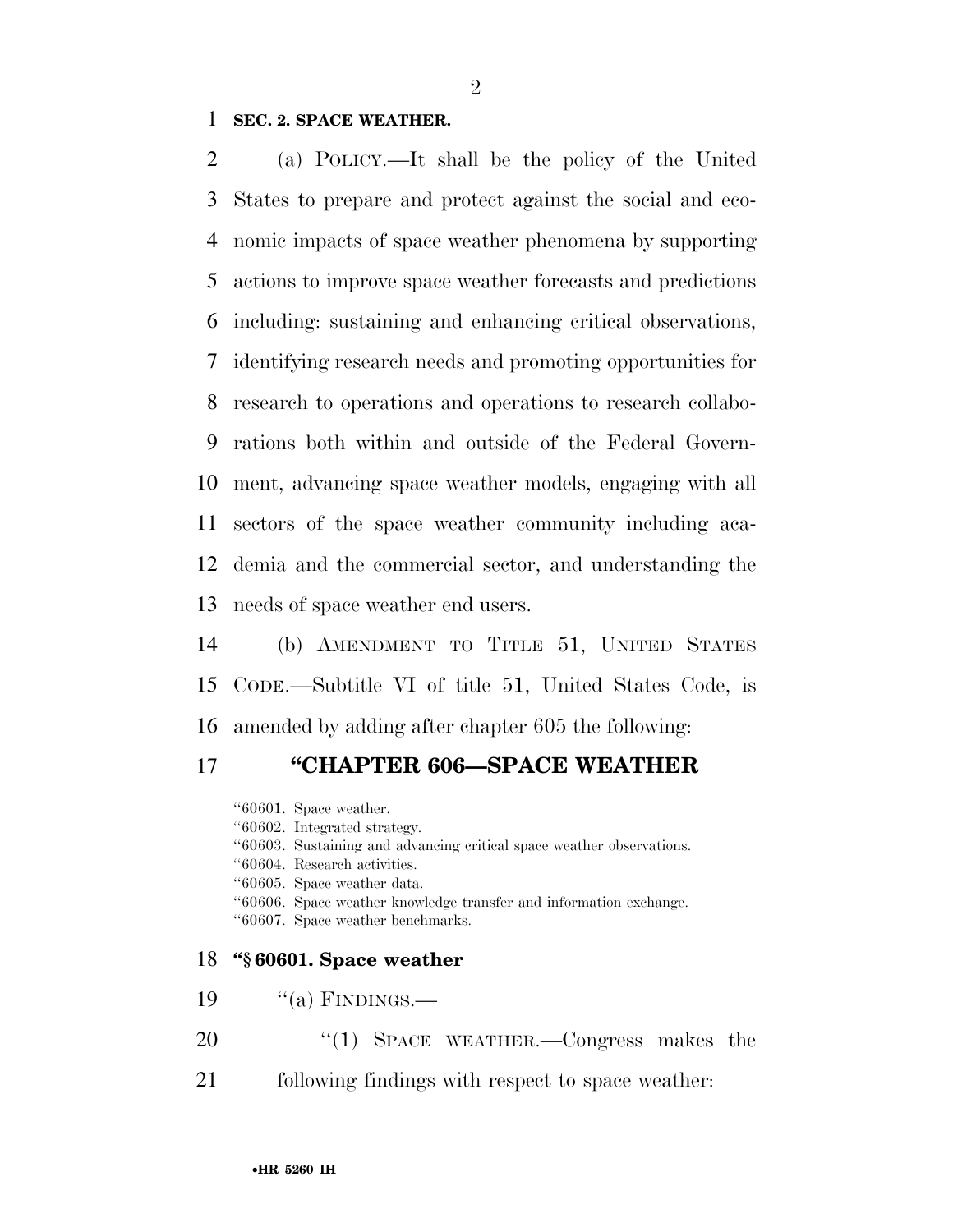| $\mathbf{1}$   | "(A) Space weather phenomena pose a sig-            |
|----------------|-----------------------------------------------------|
| $\overline{2}$ | nificant threat to ground-based and space-based     |
| 3              | critical infrastructure, modern technological       |
| $\overline{4}$ | systems, and humans working in space.               |
| 5              | $\lq\lq$ (B) The effects of severe space weather    |
| 6              | on the electric power grid, satellites and sat-     |
| $\overline{7}$ | ellite communications and information, aviation     |
| 8              | operations, astronauts living and working in        |
| 9              | space, and space-based position, navigation, and    |
| 10             | timing systems could have significant societal,     |
| 11             | economic, national security, and health impacts.    |
| 12             | "(C) Space-based and ground-based obser-            |
| 13             | vations provide crucial data necessary to under-    |
| 14             | stand, forecast, and prepare for space weather      |
| 15             | events.                                             |
| 16             | $\lq\lq$ (D) Clear roles and accountability of Fed- |
| 17             | eral departments and agencies are critical for      |
| 18             | efficient and effective response to threats posed   |
| 19             | by space weather.                                   |
| 20             | "(E) Space weather observation and fore-            |
| 21             | casting are essential for the success of human      |
| 22             | and robotic space exploration.                      |
| 23             | "(F) In October 2015, the National                  |
| 24             | Science and Technology Council published a          |
| 25             | National Space Weather Strategy and a Na-           |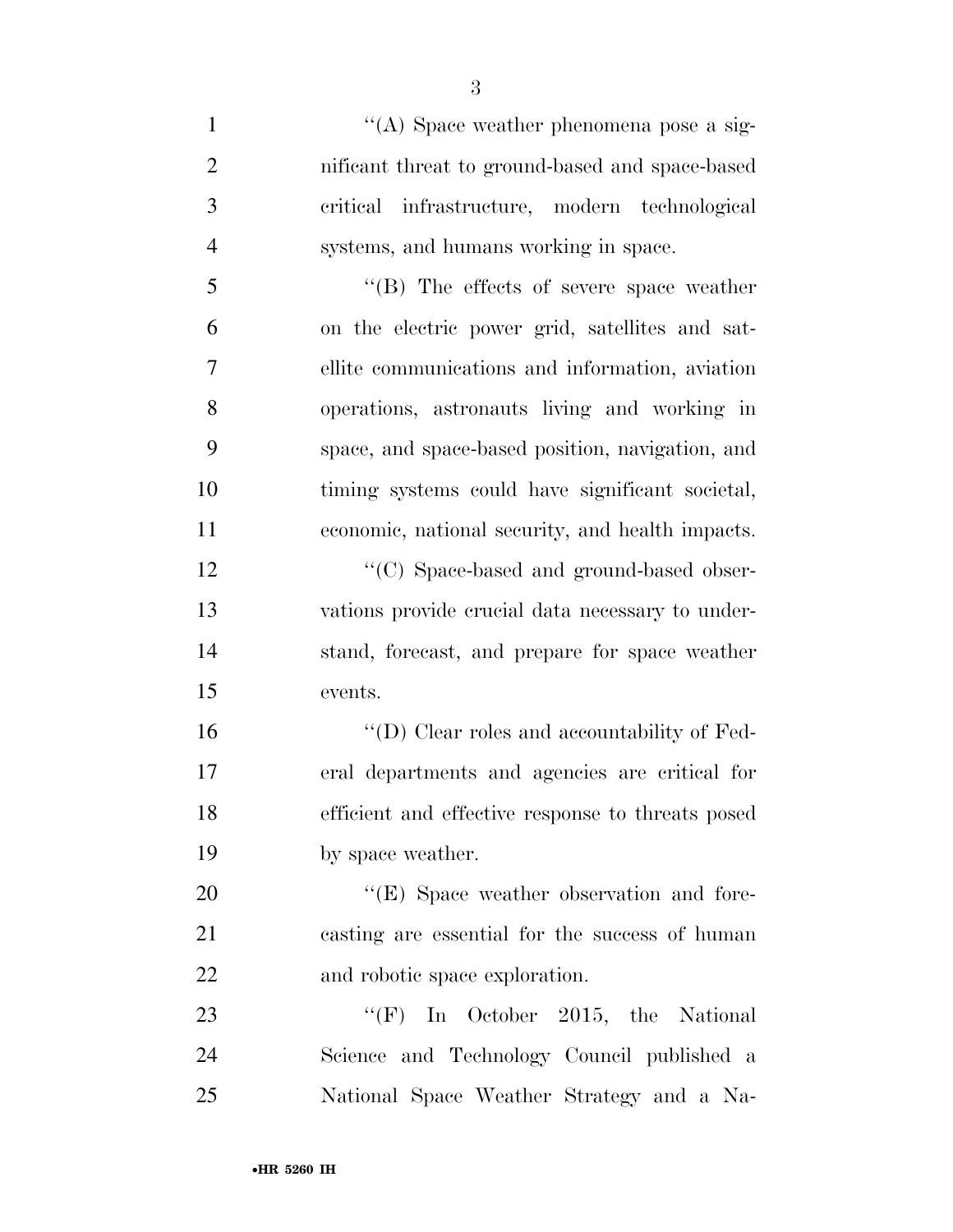| $\mathbf{1}$   | tional Space Weather Action Plan seeking to in-       |
|----------------|-------------------------------------------------------|
| $\overline{2}$ | tegrate national space weather efforts and add        |
| 3              | new capabilities to meet increasing demand for        |
| $\overline{4}$ | space weather information.                            |
| 5              | $\lq\lq (G)$ In March 2019, the National Science      |
| 6              | and Technology Council published an updated           |
| $\overline{7}$ | National Space Weather Strategy and Action            |
| 8              | Plan to enhance the preparedness and resilience       |
| 9              | of the United States to space weather.                |
| 10             | "(2) ROLE OF FEDERAL AGENCIES.-Congress               |
| 11             | makes the following findings with respect to the role |
| 12             | of Federal agencies on space weather:                 |
| 13             | "(A) The National Oceanic and Atmos-                  |
| 14             | pheric Administration provides operational            |
| 15             | space weather monitoring and forecasting for          |
| 16             | civil applications, maintains ground-based and        |
| 17             | space-based assets to provide observations need-      |
| 18             | ed for space weather forecasting, prediction,         |
| 19             | and warnings, provides research to support            |
| 20             | operational responsibilities, and develops re-        |
| 21             | quirements for space weather forecasting tech-        |
| 22             | nologies and science.                                 |
| 23             | "(B) The Department of Defense provides               |
| 24             | operational space weather research, monitoring,       |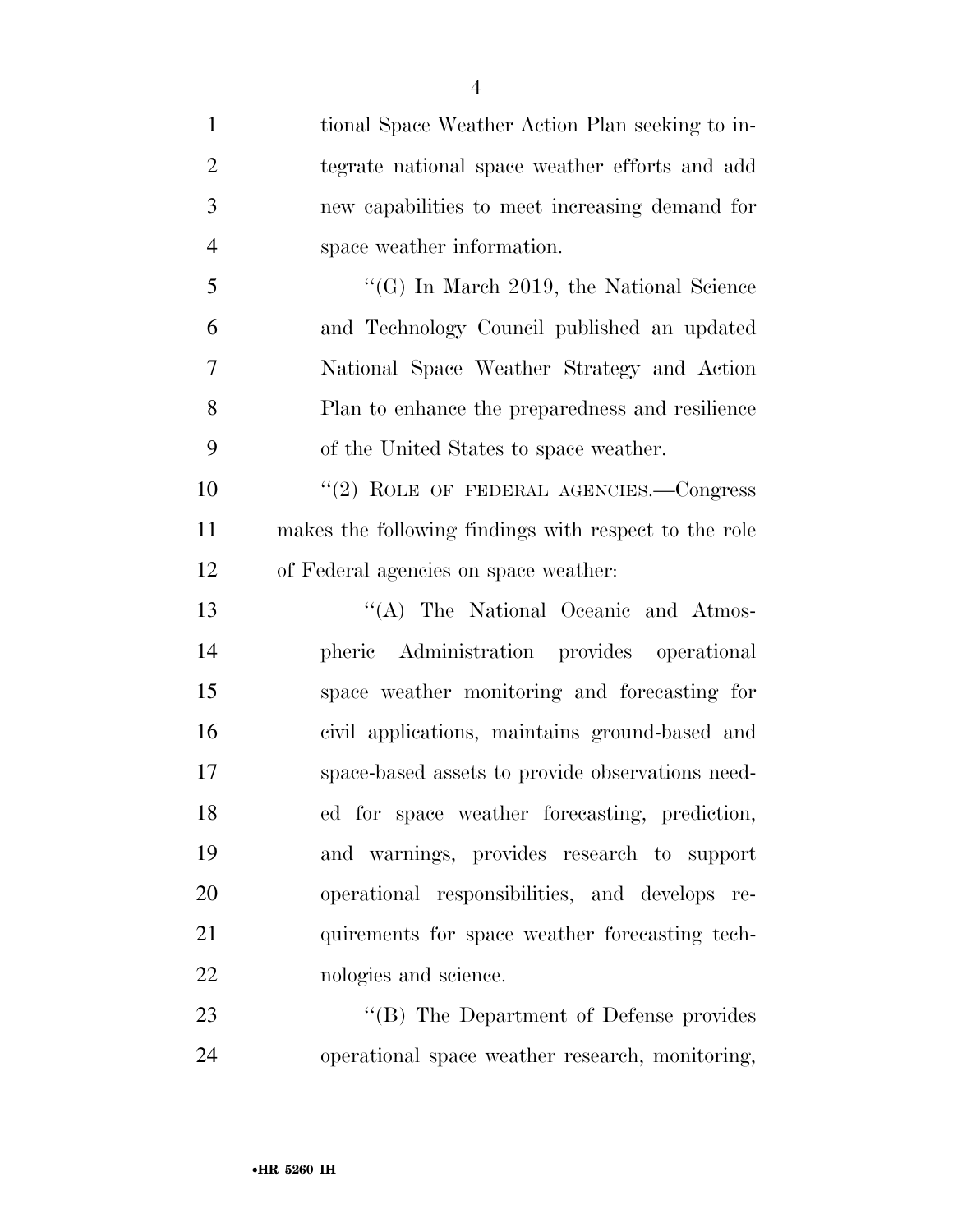and forecasting for the department's unique missions and applications.

 ''(C) The National Aeronautics and Space Administration provides increased under- standing of the fundamental physics of the Sun-Earth system through basic research, space-based observations and modeling, devel- oping new space-based technologies and mis- sions, and monitoring of space weather for the National Aeronautics and Space Administra-11 tion's space missions.

12 "'(D) The National Science Foundation provides increased understanding of the Sun- Earth system through ground-based measure-ments, technologies, and modeling.

16 "(E) The Department of the Interior col- lects, distributes, and archives operational ground-based magnetometer data in the United States and its territories, works with the inter- national community to improve global geo- physical monitoring, and develops crustal con- ductivity models to assess and mitigate risks from space weather induced electric ground cur-rents.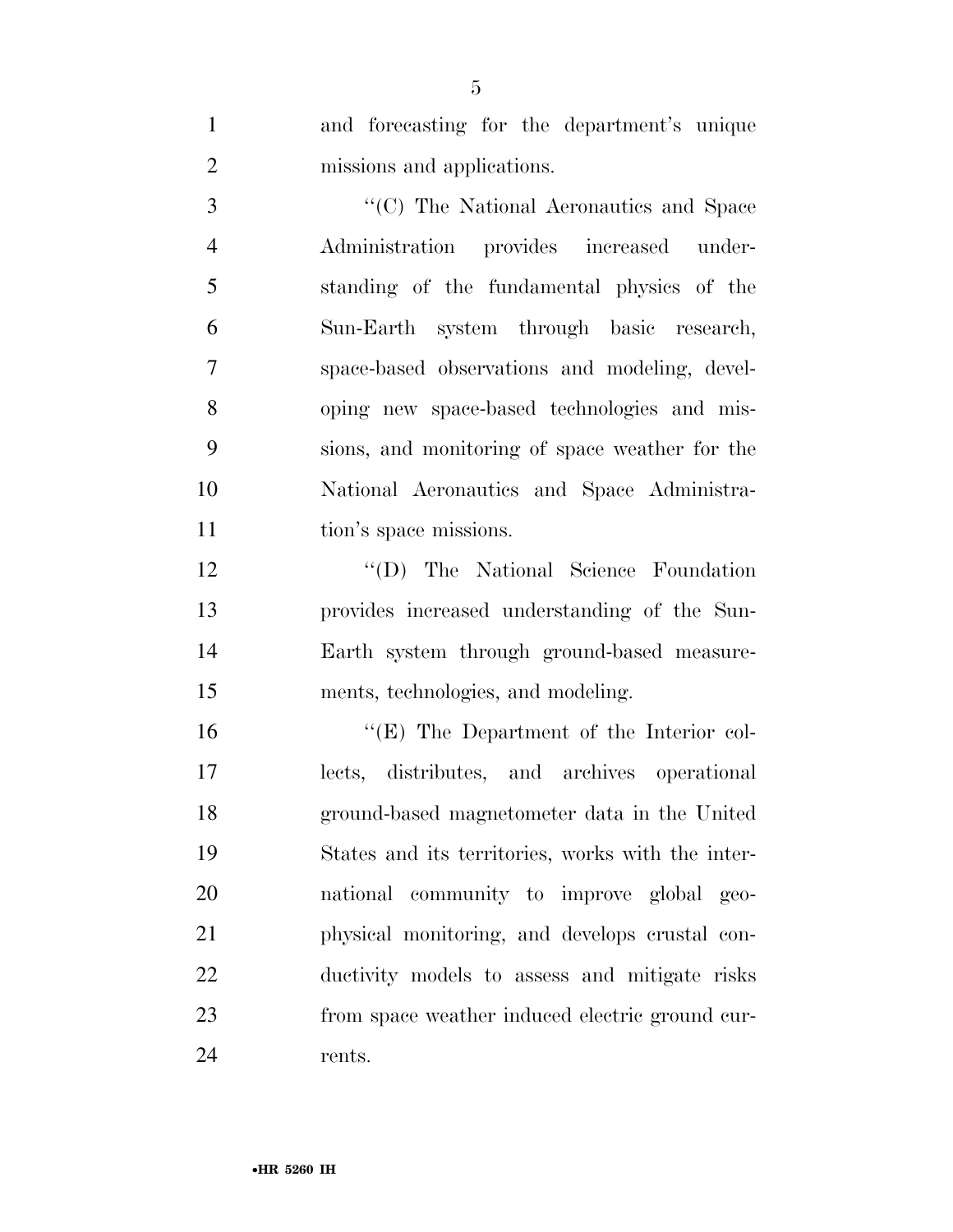1 ''(F) The Federal Aviation Administration provides operational requirements for space weather services in support of aviation and for coordination of these requirements with the International Civil Aviation Organization, and integrates space weather data and products into the Next Generation Air Transportation Sys-tem.

 ''(b) SPACE WEATHER DISTURBANCE DEFINED.—In this chapter, the term 'space weather disturbance' includes geo-electric fields, ionizing radiation, ionospheric disturb- ances, solar radio bursts, and upper atmosphere expan-sion.

14 "(c) COORDINATION BY OFFICE OF SCIENCE AND TECHNOLOGY POLICY.—The Director of the Office of Science and Technology Policy shall—

 $\frac{17}{2}$  (1) coordinate the development and implemen- tation of Federal Government activities conducted with respect to space weather to improve the ability of the United States to prepare for, avoid, mitigate, respond to, and recover from potentially devastating impacts of space weather; and

23  $(2)$  coordinate the activities of the interagency working group on space weather established under subsection (d).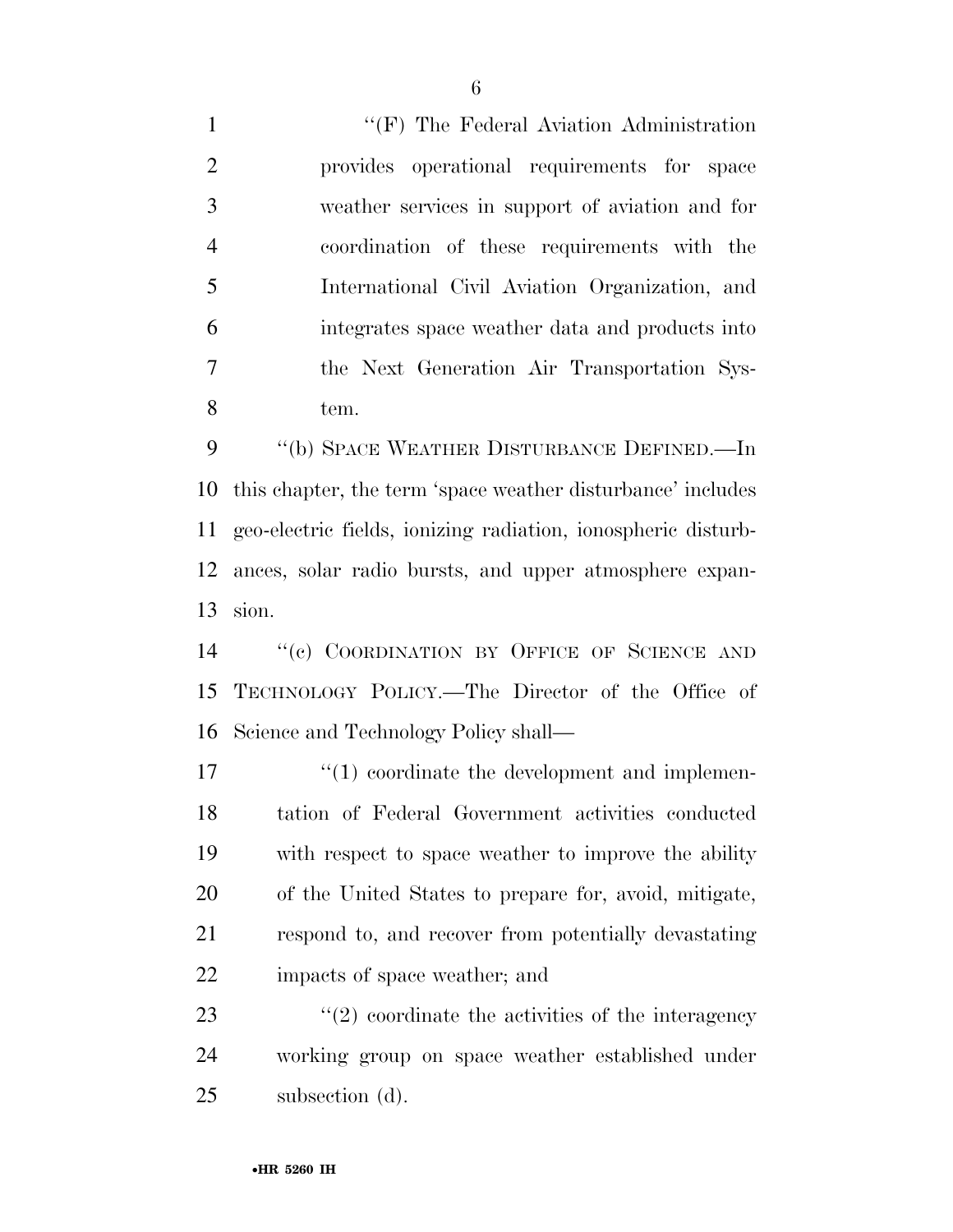| $\mathbf{1}$ | "(d) SPACE WEATHER INTERAGENCY WORKING                    |
|--------------|-----------------------------------------------------------|
| 2            | GROUP.—The National Science and Technology Council        |
| 3            | shall establish an interagency working group on space     |
| 4            | weather (referred to in this section as the 'interagency  |
| 5            | working group') to lead executive branch actions that im- |
| 6            | prove the understanding of and preparation for space      |
| 7            | weather phenomena, and coordination of Federal space      |
| 8            | weather activities.                                       |
| 9            | $\cdot\cdot(1)$ MEMBERSHIP.—The following entities        |
| 10           | shall be members of the interagency working group:        |
| 11           | "(A) The National Oceanic and Atmos-                      |
| 12           | pheric Administration.                                    |
| 13           | "(B) The National Aeronautics and Space                   |
| 14           | Administration.                                           |
| 15           | "(C) The National Science Foundation.                     |
| 16           | $\lq\lq$ (D) The Department of Defense.                   |
| 17           | $\lq\lq(E)$ The Department of the Interior.               |
| 18           | " $(F)$ Such other Federal Agencies as the                |
| 19           | Director of the Office of Science and Tech-               |
| 20           | nology Policy deems appropriate.                          |
| 21           | "(2) INTERAGENCY AGREEMENTS.—The mem-                     |
| 22           | bers of the interagency working group may enter           |
| 23           | into one or more interagency agreements providing         |
| 24           | for cooperation and collaboration in the development      |
| 25           | space weather spacecraft, instruments, tech-<br>οf        |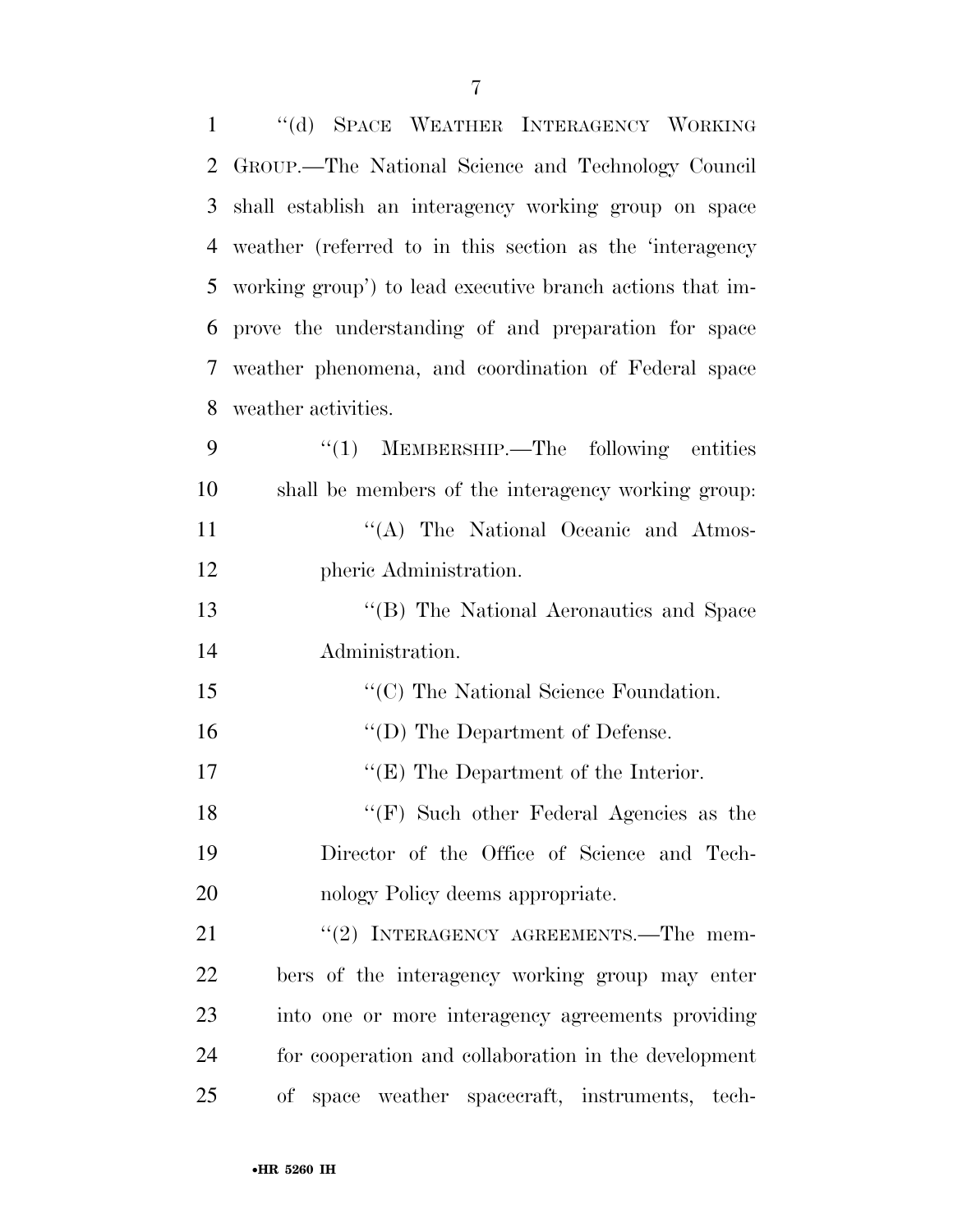nologies, and research to operations and operations to research in accordance with this chapter.

3 "(3) INTERNATIONAL, ACADEMIC COMMUNITY, AND COMMERCIAL SECTOR COLLABORATION.—Each Federal agency participating in the space weather interagency working group established under this subsection shall, to the extent practicable, increase engagement and cooperation with the international community, academic community, and commercial space weather sector on the observational infrastruc- ture, data, and scientific research necessary to ad- vance the monitoring, forecasting and prediction of and preparation and protection from space weather phenomena.

15 "(e) SPACE WEATHER ADVISORY GROUP.—

 ''(1) ESTABLISHMENT.—Not later than 6 months after the date of the enactment of this Act, the Administrator of the National Oceanic and At- mospheric Administration, in consultation with other relevant Federal agencies, shall establish a space weather advisory group (in this chapter referred to as the 'advisory group') for the purposes of receiving advice from the academic community, the commer-cial space weather sector, and space weather end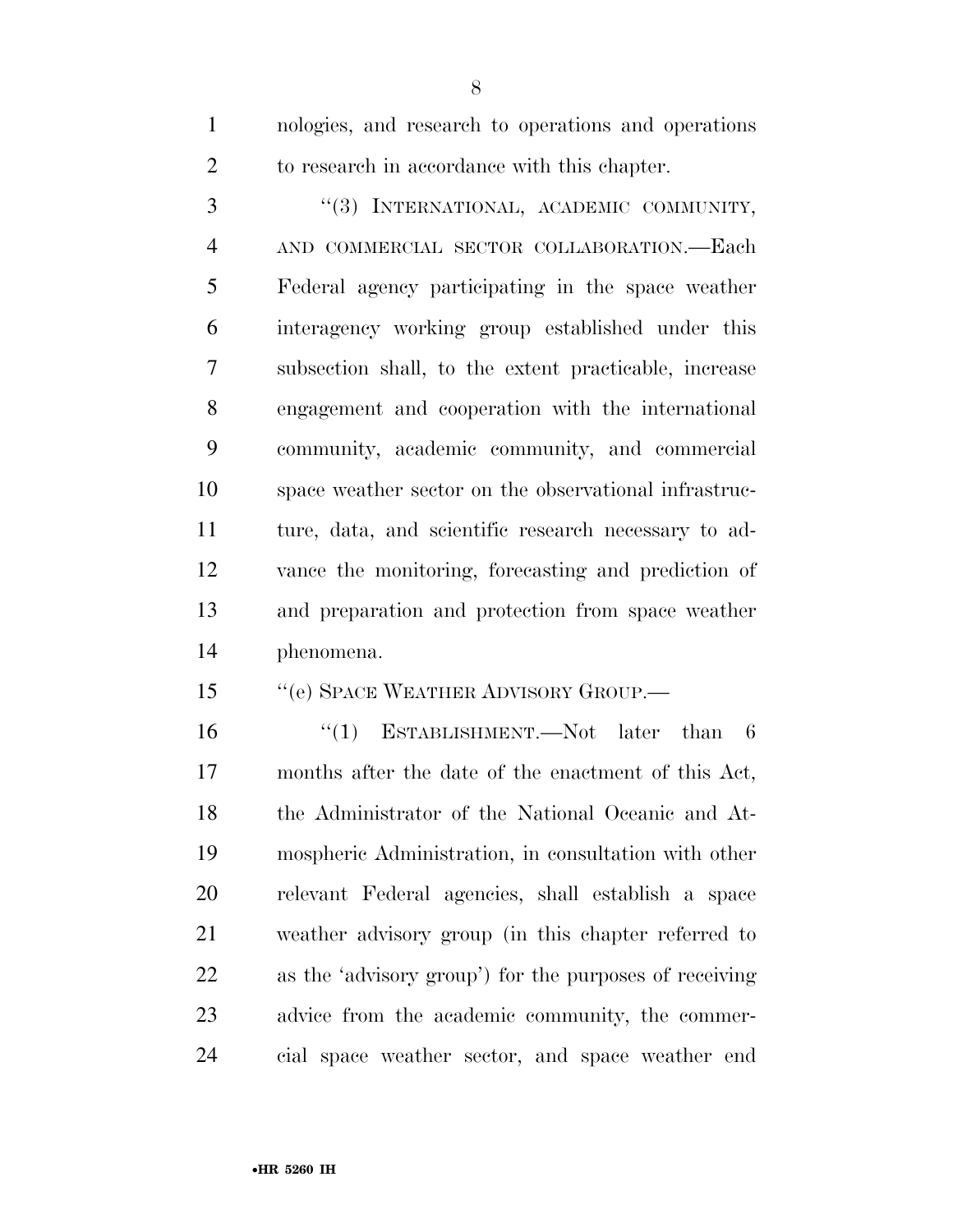| $\mathbf{1}$   | users that informs the interests and work of the |
|----------------|--------------------------------------------------|
| $\overline{2}$ | interagency working group.                       |
| 3              | "(A) COMPOSITION.—The advisory group             |
| $\overline{4}$ | shall be composed of not more than 15 mem-       |
| 5              | bers appointed by the interagency working        |
| 6              | group, of whom—                                  |
| $\tau$         | $\lq\lq(i)$ 5 members shall be representa-       |
| 8              | tives of the academic community;                 |
| 9              | $\lq\lq$ (ii) 5 members shall be representa-     |
| 10             | tives of the commercial space weather sec-       |
| 11             | tor; and                                         |
| 12             | "(iii) 5 members shall be nongovern-             |
| 13             | mental representatives of the space weath-       |
| 14             | er end user community.                           |
| 15             | "(B) CHAIR.—Not later than 30 days after         |
| 16             | the date on which the last member of the advi-   |
| 17             | sory group is appointed under paragraph $(2)$ ,  |
| 18             | the Administrator of the National Oceanic and    |
| 19             | Atmospheric Administration shall appoint 1       |
| 20             | member as the Chair of the advisory group.       |
| 21             | "(C) TERMS.—The length of the term of            |
| 22             | each member of the advisory group shall be 3     |
| 23             | years beginning on the date on which the mem-    |
| 24             | ber is appointed.                                |
| 25             | $\lq\lq$ (D) TERM LIMITS.—                       |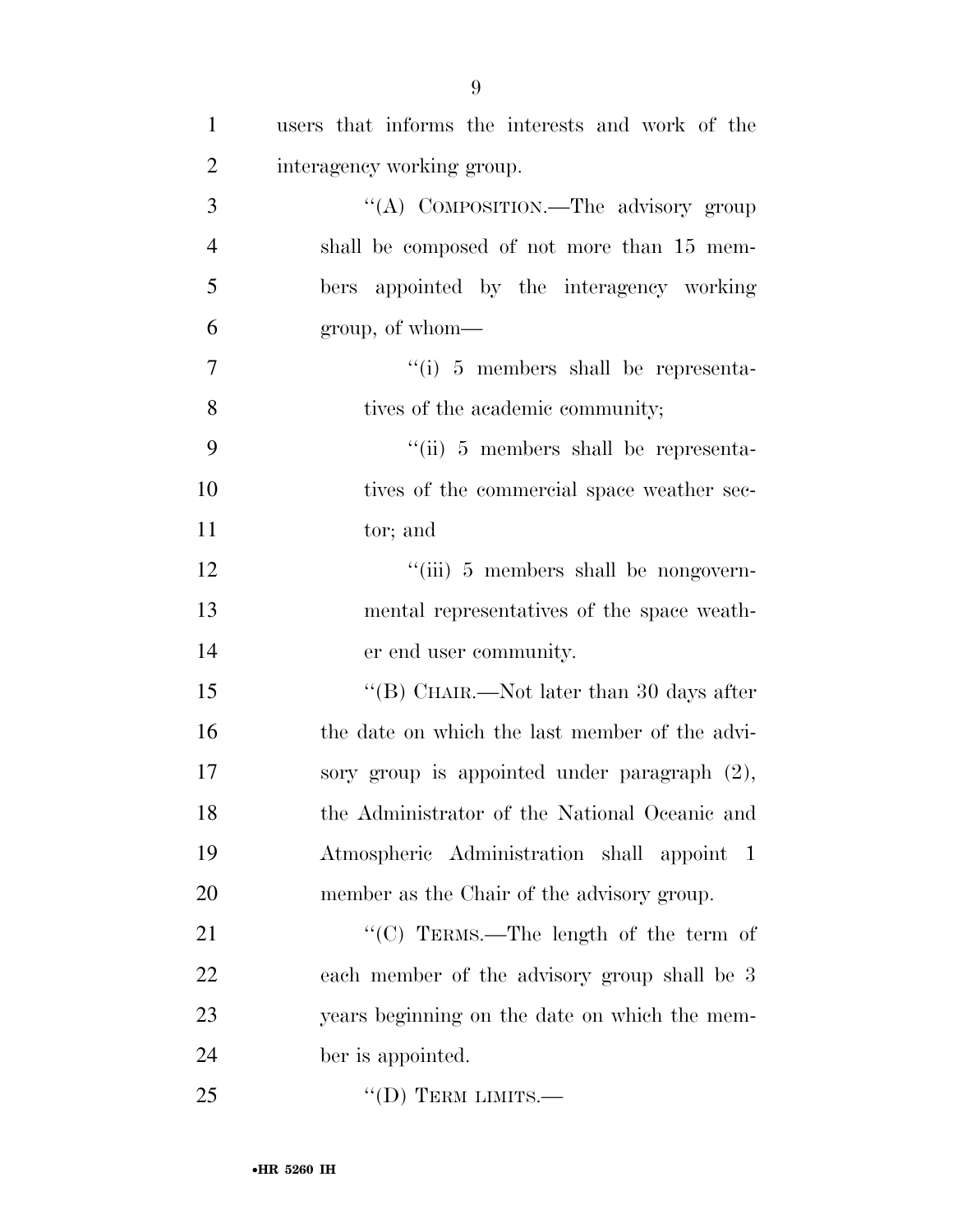| $\mathbf{1}$   | "(i) IN GENERAL.—A member of the                  |
|----------------|---------------------------------------------------|
| $\overline{2}$ | advisory group may not serve on the advi-         |
| 3              | sory group for more than 2 consecutive            |
| $\overline{4}$ | terms.                                            |
| 5              | "(ii) CHAIR.—A member of the advi-                |
| 6              | sory group may not serve as the Chair of          |
| 7              | the advisory group for more than 2 terms,         |
| 8              | regardless of whether the terms are con-          |
| 9              | secutive.                                         |
| 10             | "(2) DUTIES.—The advisory group shall advise      |
| 11             | the interagency working group on the following:   |
| 12             | "(A) Facilitating advances in the space           |
| 13             | weather enterprise of the United States.          |
| 14             | "(B) Improving the ability of the United          |
| 15             | States to prepare for, mitigate, respond to, and  |
| 16             | recover from space weather events.                |
| 17             | $\lq\lq$ Enabling the coordination and facili-    |
| 18             | tation of research-to-operations and operations-  |
| 19             | to-research, as described in section $60604(d)$ . |
| 20             | $\lq\lq$ (D) Developing and implementing the in-  |
| 21             | tegrated strategy under section 60602 including   |
| 22             | subsequent updates and reevaluations.             |
| 23             | $``(3)$ USER SURVEY.—                             |
| 24             | "(A) IN GENERAL.—Not later than $6$               |
| 25             | months after the establishment of the advisory    |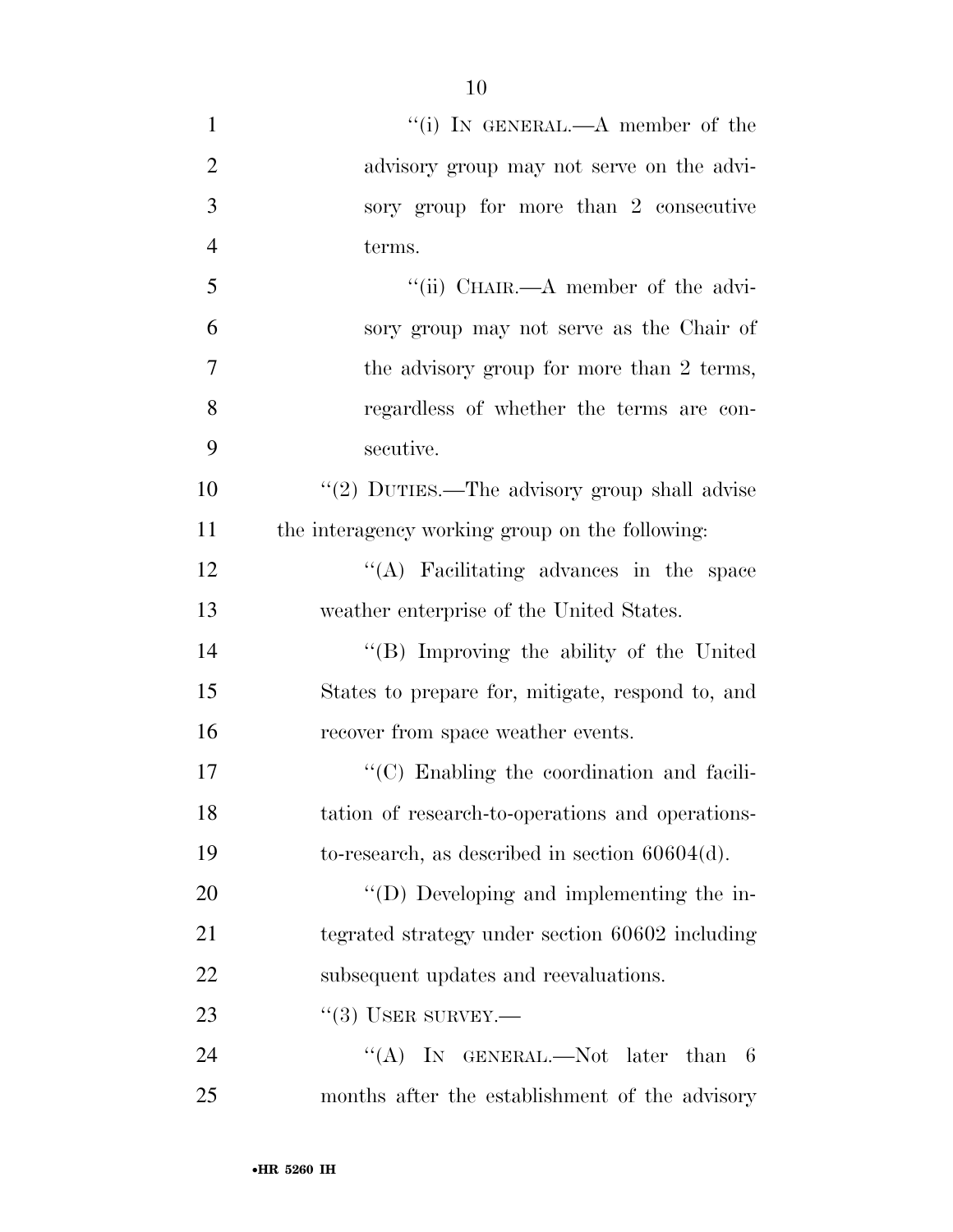| $\mathbf{1}$   | group, the advisory group shall conduct a com-   |
|----------------|--------------------------------------------------|
| $\overline{2}$ | prehensive survey of the needs of users of space |
| 3              | weather products to identify the space weather   |
| $\overline{4}$ | research, observations, forecasting, prediction, |
| 5              | and modeling advances required to improve        |
| 6              | space weather products.                          |
| 7              | "(B) SURVEY CONSIDERATIONS.—The sur-             |
| 8              | vey conducted under subparagraph (A) shall-      |
| 9              | "(i) assess the adequacy of current              |
| 10             | Federal Government goals for lead time,          |
| 11             | accuracy, coverage, timeliness, data rate,       |
| 12             | and data quality for space weather obser-        |
| 13             | vations and forecasting;                         |
| 14             | "(ii) identify options and methods to,           |
| 15             | in consultation with the academic commu-         |
| 16             | nity and the commercial space weather sec-       |
| 17             | tor, improve upon the advancement of the         |
| 18             | goals described in clause (i);                   |
| 19             | "(iii) identify opportunities for collec-        |
| 20             | tion of new data to address the needs of         |
| 21             | the space weather user community;                |
| 22             | "(iv) identify methods to increase co-           |
| 23             | ordination of space weather research-to-op-      |
| 24             | erations and operations-to-research;             |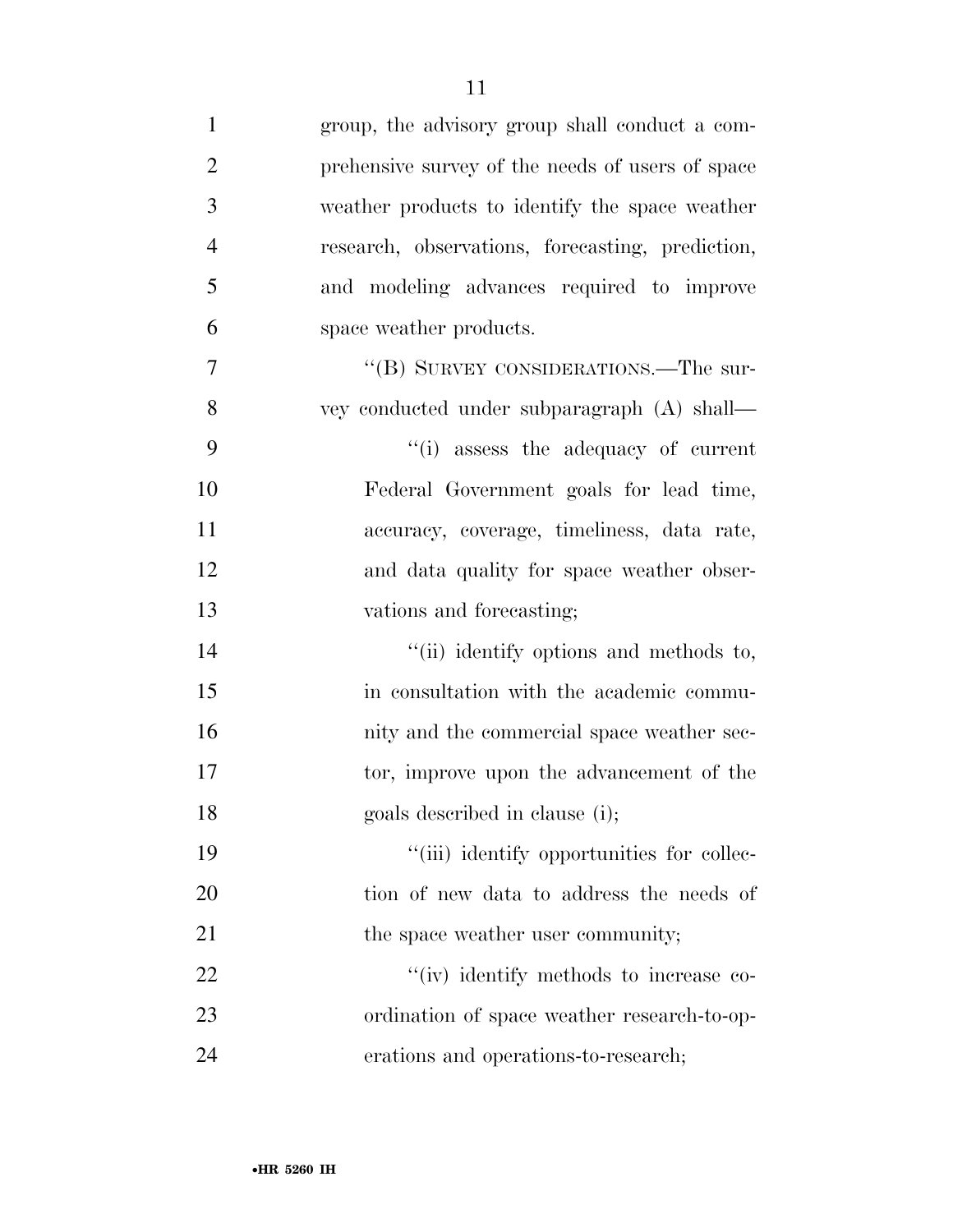| $\mathbf{1}$   | $\mathcal{C}(v)$ identify opportunities for new   |
|----------------|---------------------------------------------------|
| $\overline{2}$ | technologies, research, and instrumentation       |
| 3              | to aid in research, understanding, moni-          |
| $\overline{4}$ | toring, modeling, prediction, forecasting,        |
| 5              | and warning of space weather; and                 |
| 6              | "(vi) identify methods and tech-                  |
| $\overline{7}$ | nologies to improve preparedness for po-          |
| 8              | tential space weather phenomena.                  |
| 9              | "(C) COORDINATION WITH AGENCIES.—In               |
| 10             | carrying out the requirements of this sub-        |
| 11             | section, the advisory group shall communicate     |
| 12             | and coordinate with the interagency working       |
| 13             | group to ensure the needs of the governmental     |
| 14             | space weather user community are adequately       |
| 15             | and appropriately identified by the survey under  |
| 16             | subparagraph $(A)$ .                              |
| 17             | "(D) BRIEFING TO CONGRESS.—Not later              |
| 18             | than 1 year after the date of enactment of this   |
| 19             | Act, the advisory group shall provide to the      |
| 20             | Committee on Science, Space, and Technology       |
| 21             | of the House of Representatives and the Com-      |
| 22             | mittee on Commerce, Science, and Transpor-        |
| 23             | tation of the Senate a briefing on the survey re- |
| 24             | sults.                                            |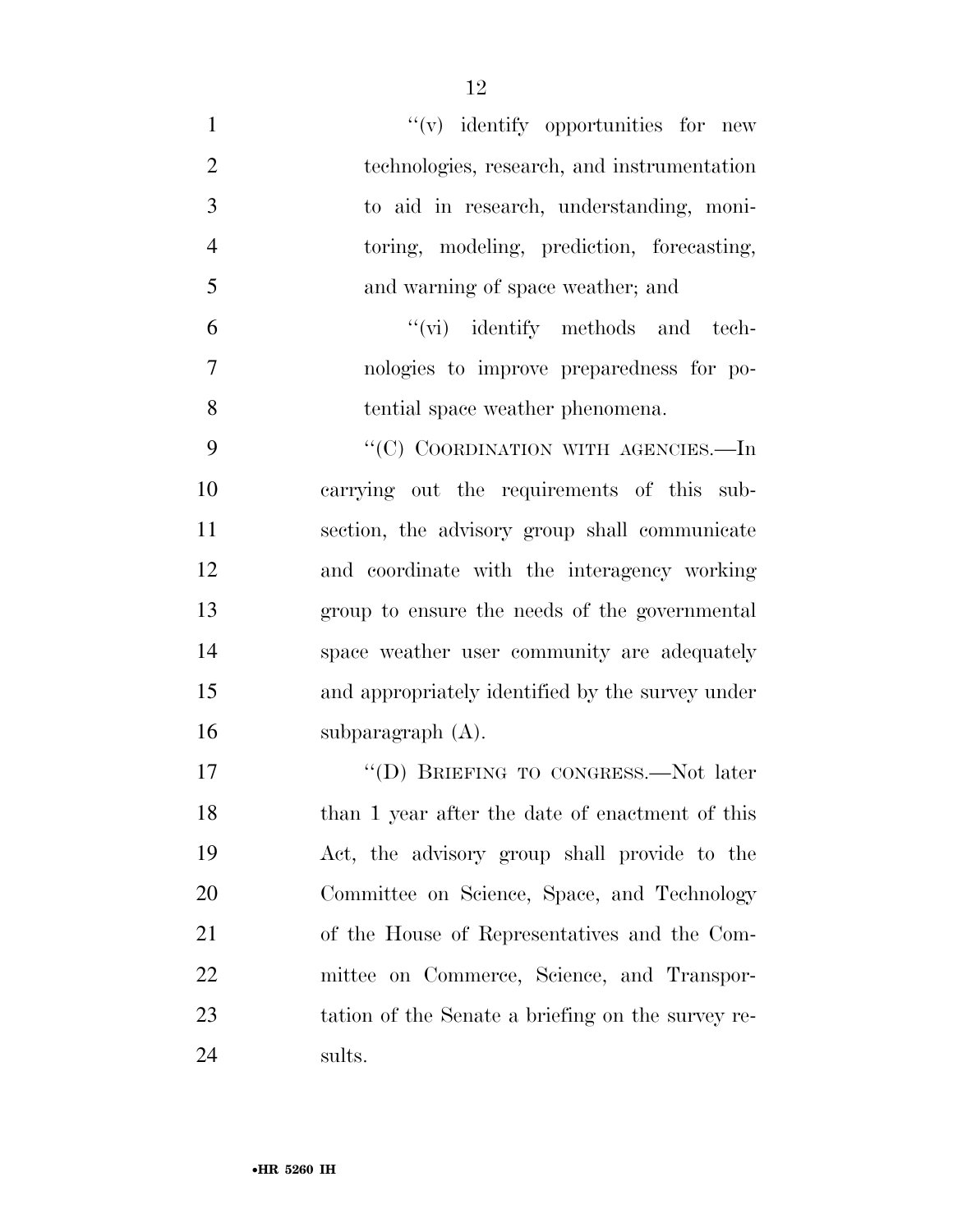| $\mathbf{1}$   | "(E) PUBLICATION.—Within 30 days of                        |
|----------------|------------------------------------------------------------|
| $\overline{2}$ | the briefing to Congress, the advisory group               |
| 3              | shall make the results of the comprehensive                |
| $\overline{4}$ | survey conducted under subparagraph (A) pub-               |
| 5              | licly available.                                           |
| 6              | "(F) REEVALUATION.—The advisory group                      |
| 7              | shall review and assess the comprehensive sur-             |
| 8              | vey not less than every 3 years and update, re-            |
| 9              | submit, and republish the survey in accordance             |
| 10             | with the requirements of subparagraph (D) and              |
| 11             | (E).                                                       |
| 12             | $``(4)$ FEDERAL ADVISORY COMMITTEE ACT.                    |
| 13             | Section 14 of the Federal Advisory Committee Act           |
| 14             | (5 U.S.C. App.) shall not apply to the advisory            |
| 15             | group.                                                     |
| 16             | "§ 60602. Integrated strategy                              |
| 17             | "(a) IN GENERAL.—The Director of the Office of             |
| 18             | Science and Technology Policy, in collaboration with the   |
| 19             | interagency working group and upon the advice of the ad-   |
| 20             | visory group, shall develop a strategy for coordinated ob- |
| 21             | servation of space weather among members of the inter-     |
| 22             | agency working group (in this chapter, referred to as the  |

'integrated strategy'). The integrated strategy shall iden-

tify—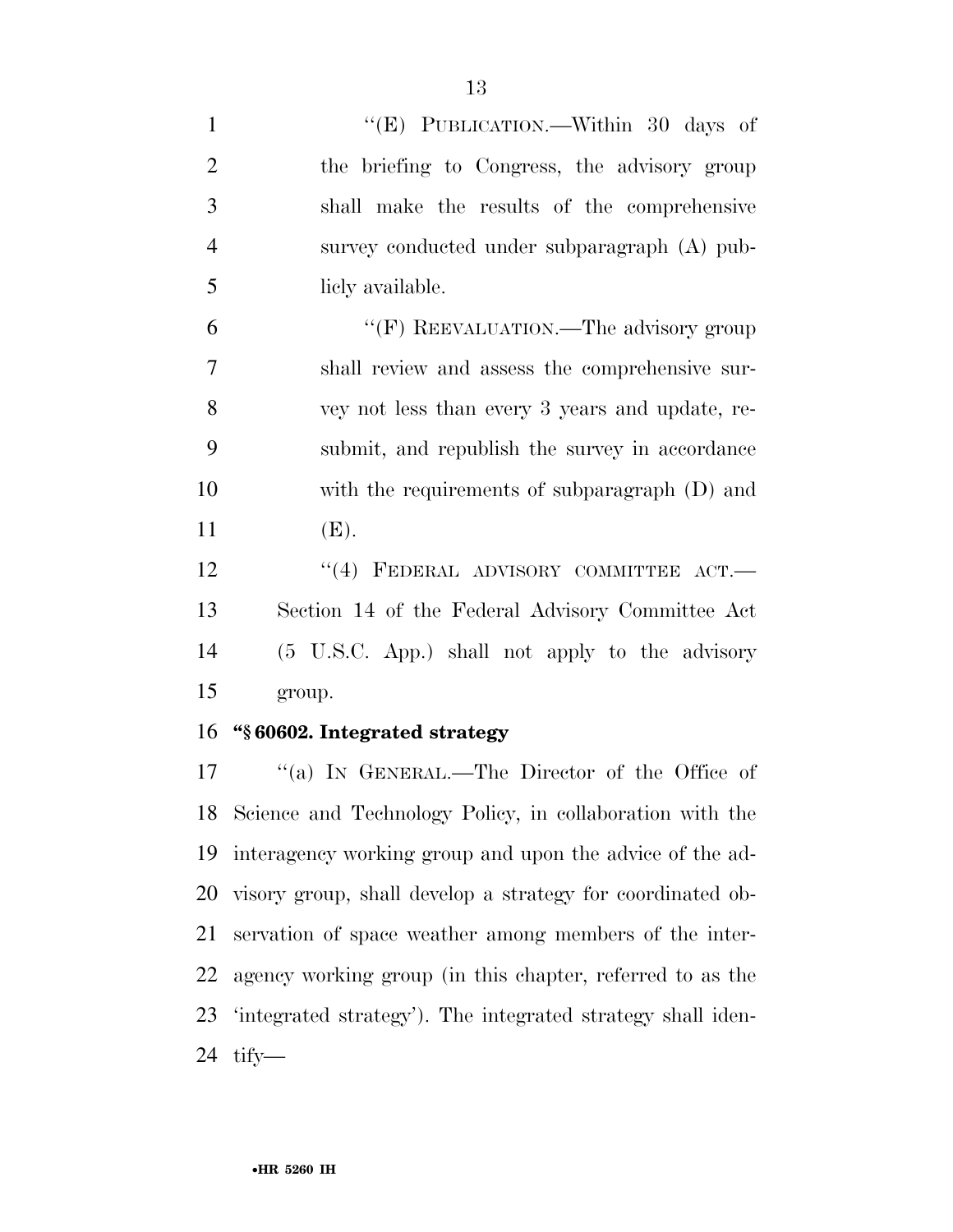| $\mathbf{1}$   | $\lq(1)$ observations and measurements that must          |
|----------------|-----------------------------------------------------------|
| $\overline{2}$ | be sustained beyond the lifetime of current ground-       |
| 3              | based and space-based assets, as described in section     |
| $\overline{4}$ | 60603 of this Act that are essential for space weath-     |
| 5              | er research, models, forecasting, and prediction;         |
| 6              | $\cdot\cdot(2)$ new observations and measurements that    |
| 7              | may significantly improve space weather forecasting       |
| 8              | and prediction; and                                       |
| 9              | "(3) plans for follow-on space-based observa-             |
| 10             | tions under section $60603(g)$ .                          |
| 11             | "(b) CONSIDERATIONS.—In developing the integrated         |
| 12             | strategy in subsection (a), the Director of the Office of |
| 13             | Science and Technology Policy shall consider, as appro-   |
| 14             | priate the following:                                     |
| 15             | $\lq(1)$ Potential contributions of commercial solu-      |
| 16             | tions, prize authority, academic and international        |
| 17             | partnerships, microsatellites, small satellite options,   |
| 18             | ground-based instruments, and hosted payloads for         |
| 19             | observations identified in section $60602(a)(2)$ .        |
| 20             | $\lq(2)$ Work conducted before the date of the en-        |
| 21             | actment of this Act by the National Science and           |
| 22             | Technology Council with respect to space weather.         |
| 23             | "(3) The user survey from section $60601(e)$ .            |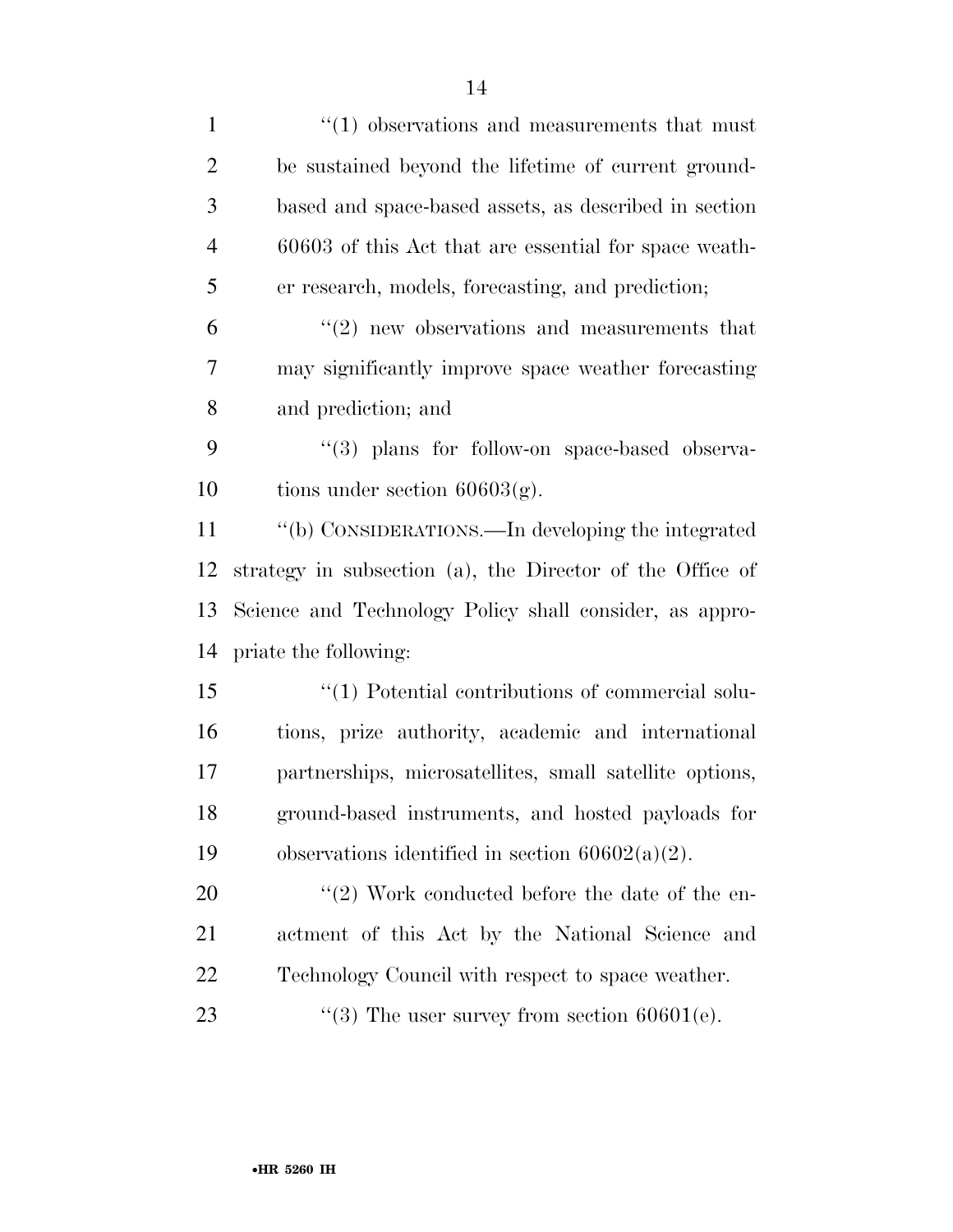1 ''(4) Any relevant recommendations from the most recent National Research Council's Decadal Strategy for Solar and Space Physics (Heliophysics). 4 "(c) REVIEW OF INTEGRATED STRATEGY.—

 ''(1) REVIEW.—The Administrator of the Na- tional Aeronautics and Space Administration and the Administrator of the National Oceanic and At- mospheric Administration, in consultation with Fed- eral agencies participating in the interagency work- ing group, shall enter into an agreement with the National Academies of Sciences, Engineering, and Medicine to review the integrated strategy developed in this section.

14 "(2) CONSIDERATIONS.—The review from para- graph (1) shall also consider the current state, capa- bility, and feasibility of the commercial space weath- er sector to provide new and supplemental observa- tions and measurements that may significantly im-prove space weather forecasting and prediction.

20 "(3) TRANSMITTAL.—The Director of the Of- fice of Science and Technology Policy and the Ad- ministrator of the National Aeronautics and Space Administration and the Administrator of the Na- tional Oceanic and Atmospheric Administration shall transmit the Integrated Strategy and the results of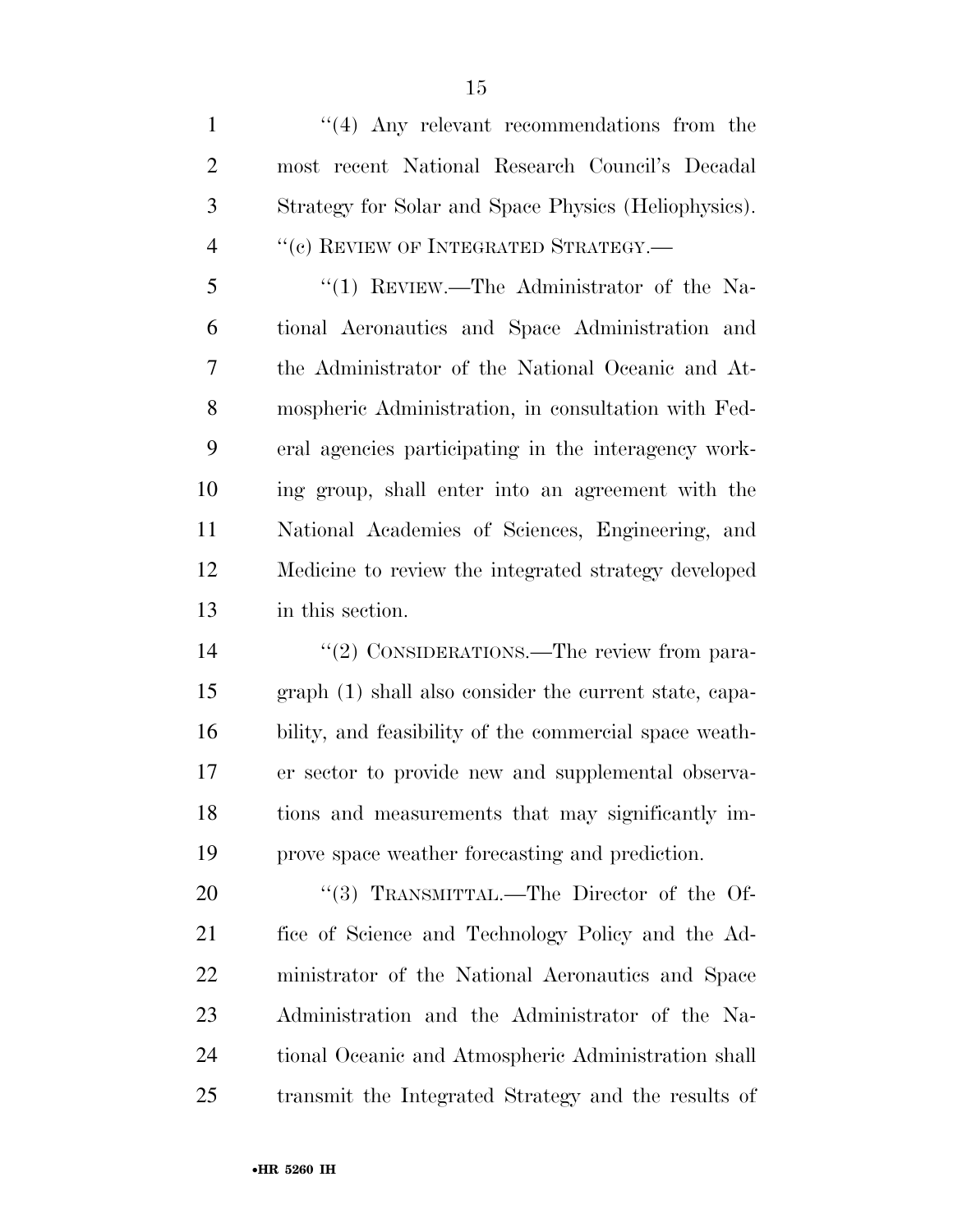the review required under paragraph (1) to the Com- mittee on Science, Space, and Technology in the House of Representatives and the Committee on Commerce, Science, and Transportation of the Sen- ate not later than 18 months from the enactment of this Act. The Integrated Strategy and its review shall be made publicly available within 30 days of submittal to Congress.

9 "(d) IMPLEMENTATION PLAN.—Not later than 6 months after delivery of the review of the Integrated Strategy in subsection (c), the interagency working group shall develop a plan to implement the Integrated Strategy, including an estimate of the cost and schedule required for implementation.

 ''(e) REEVALUATION.—The Director, in collaboration with the interagency working group, shall update the inte- grated strategy not later than six months after the re-18 evaluation of the user survey from section  $60601(e)(2)(E)$  in accordance with the requirements of subsections (a) through (d).

# **''§ 60603. Sustaining and advancing critical space weather observations**

 ''(a) POLICY.—It is the policy of the United States to—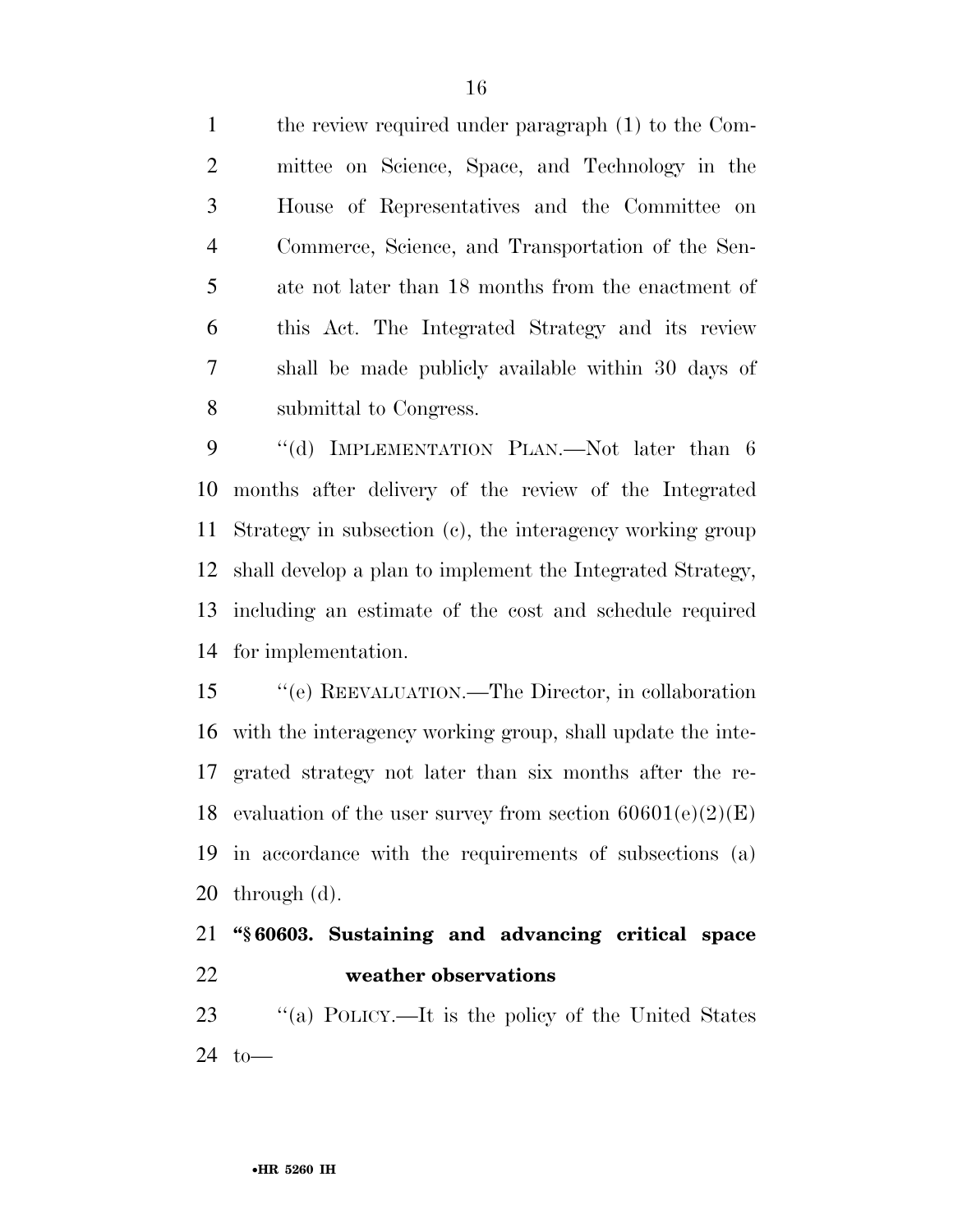1 ''(1) establish and sustain a baseline capability for space weather observations and to make such ob- servations and data publicly available; and 4 "(2) obtain enhanced space weather observa- tions, as practicable, to advance forecasting and pre- diction capability, as informed by the Integrated Strategy in section 60602. ''(b) SUSTAINING BASELINE SPACE-BASED OBSER- VATIONAL CAPABILITIES.—  $\frac{10}{10}$  The Administrator of the National Aero- nautics and Space Administration shall, in coopera- tion with the European Space Agency and other international and interagency partners, maintain op- erations of the Solar and Heliospheric Observatory/ Large Angle and Spectrometric Coronagraph (re- ferred to in this section as 'SOHO/LASCO') for as long as the satellite continues to deliver quality ob- servations. 19 ''(2) The Administrator of the National Aero- nautics and Space Administration shall prioritize the 21 reception of SOHO/LASCO data. 22 ''(3) The Administrator of the National Oceanic

 and Atmospheric Administration shall maintain cur- rent space-based observational assets including but not limited to the Geostationary Operational Envi-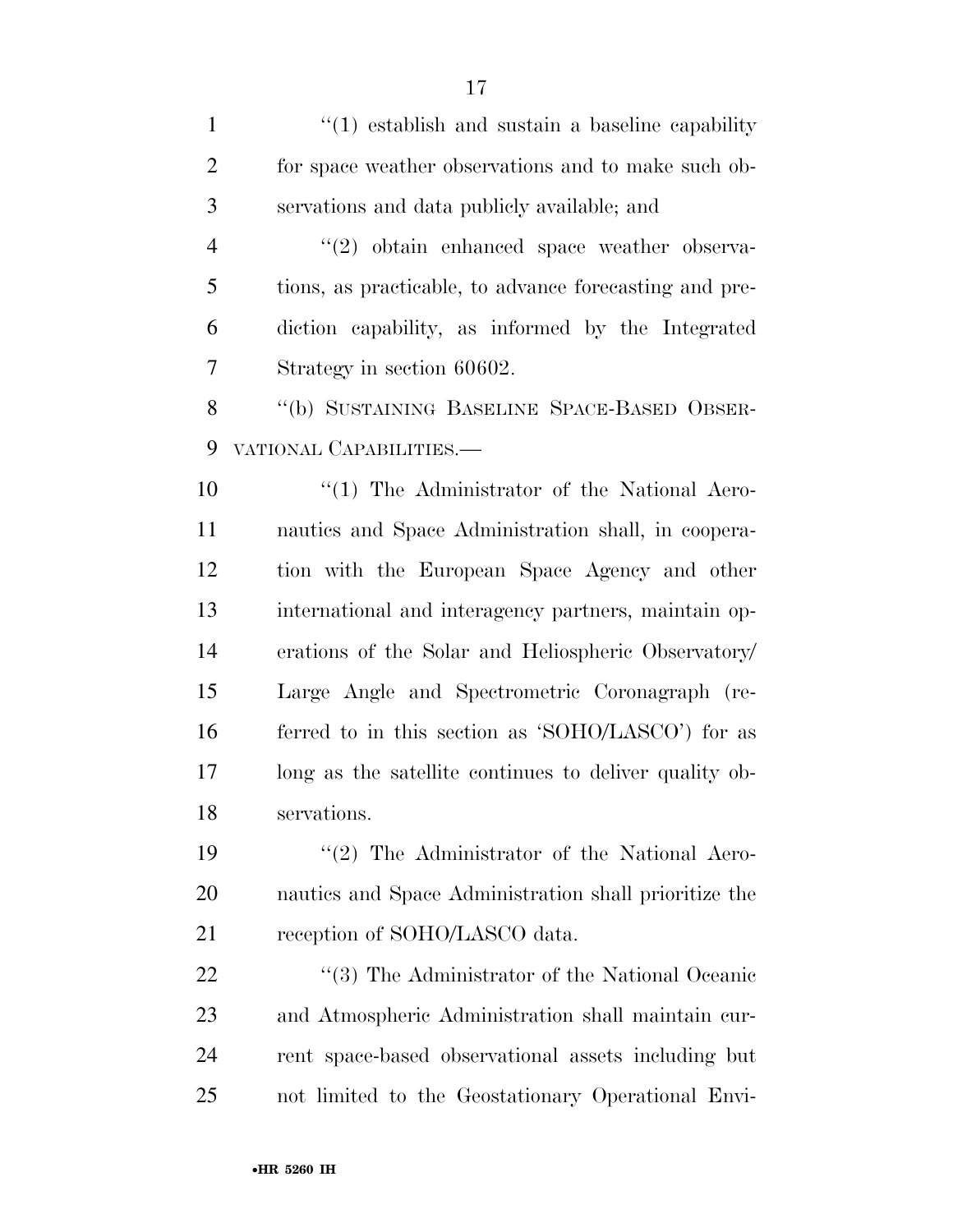ronmental Satellites (referred to in this section as 'GOES') system, and the Deep Space Climate Ob- servatory (referred to in this section as 'DSCOVR'). ''(c) BACK-UP SPACE-BASED OBSERVATIONAL CAPA- BILITY.—The Administrators of the National Oceanic and Atmospheric Administration and the National Aeronautics and Space Administration, in coordination with the Sec- retary of Defense, shall work with Federal and inter- national partners in order to secure reliable backup capa- bility for near real-time coronal mass ejection imagery, solar wind, solar imaging, coronal imagery, and other rel- evant observations required to provide space weather fore-casts.

 ''(d) SUSTAINING GROUND-BASED OBSERVATIONAL CAPABILITY.—The Director of the National Science Foundation, the Director of the United States Geological Survey, the Secretary of the Air Force, and, where prac- ticable in support of the Air Force, the Secretary of the Navy shall each—

20  $\frac{1}{20}$  (1) maintain and improve ground-based obser- vations of the Sun to help meet the needs identified 22 in the User Survey from section  $60601(e)(3)$ ; and

23  $(2)$  continue to provide space weather data through ground-based facilities, including radars, lidars, magnetometers, radio receivers, aurora and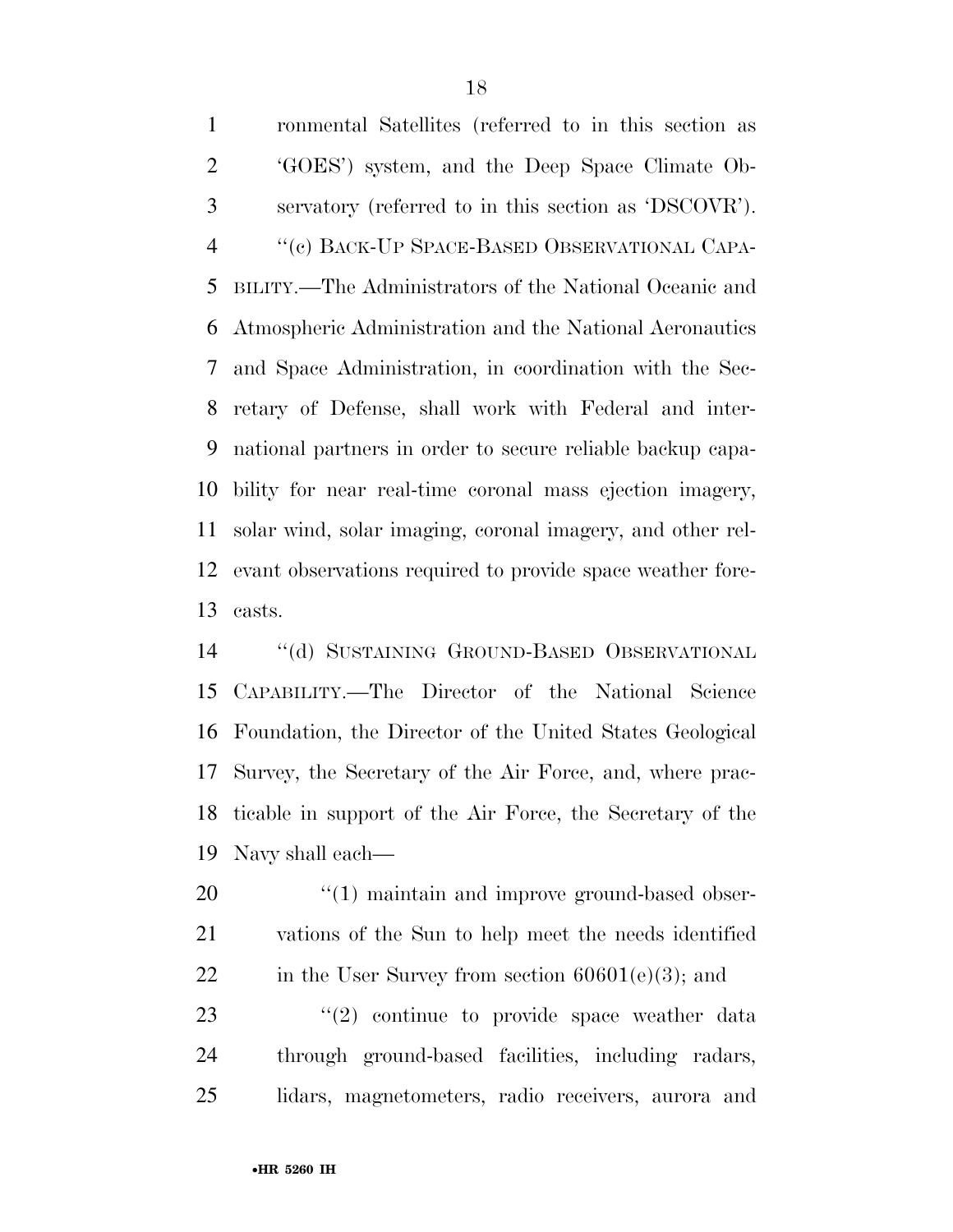airglow imagers, spectrometers, interferometers, and solar observatories.

 ''(e) CONSIDERATIONS.—In implementing sub- sections (b), (c), and (d), the Administrators of the Na- tional Aeronautics and Space Administration and the Na- tional Oceanic and Atmospheric Administration, the Di- rectors of the National Science Foundation and United States Geological Survey, and the Secretaries of the Air Force and the Navy shall prioritize cost-effective and reli-able solutions.

 ''(f) GROUND-BASED OBSERVATIONAL DATA.—The Director of the National Science Foundation shall—

 ''(1) make available to the public key data streams from the platforms facilities described in subsection (e) for research and to the support of space weather model development;

 ''(2) develop experimental models for scientific purposes; and

19  $\frac{1}{3}$  support the transition of the experimental models to operations where appropriate.

 ''(g) ENHANCED SPACE-BASED OBSERVATIONS.— The Administrator of the National Oceanic and Atmos- pheric Administration, in coordination with the Secretary of Defense, should develop options to build and deploy space-based observational capabilities that may improve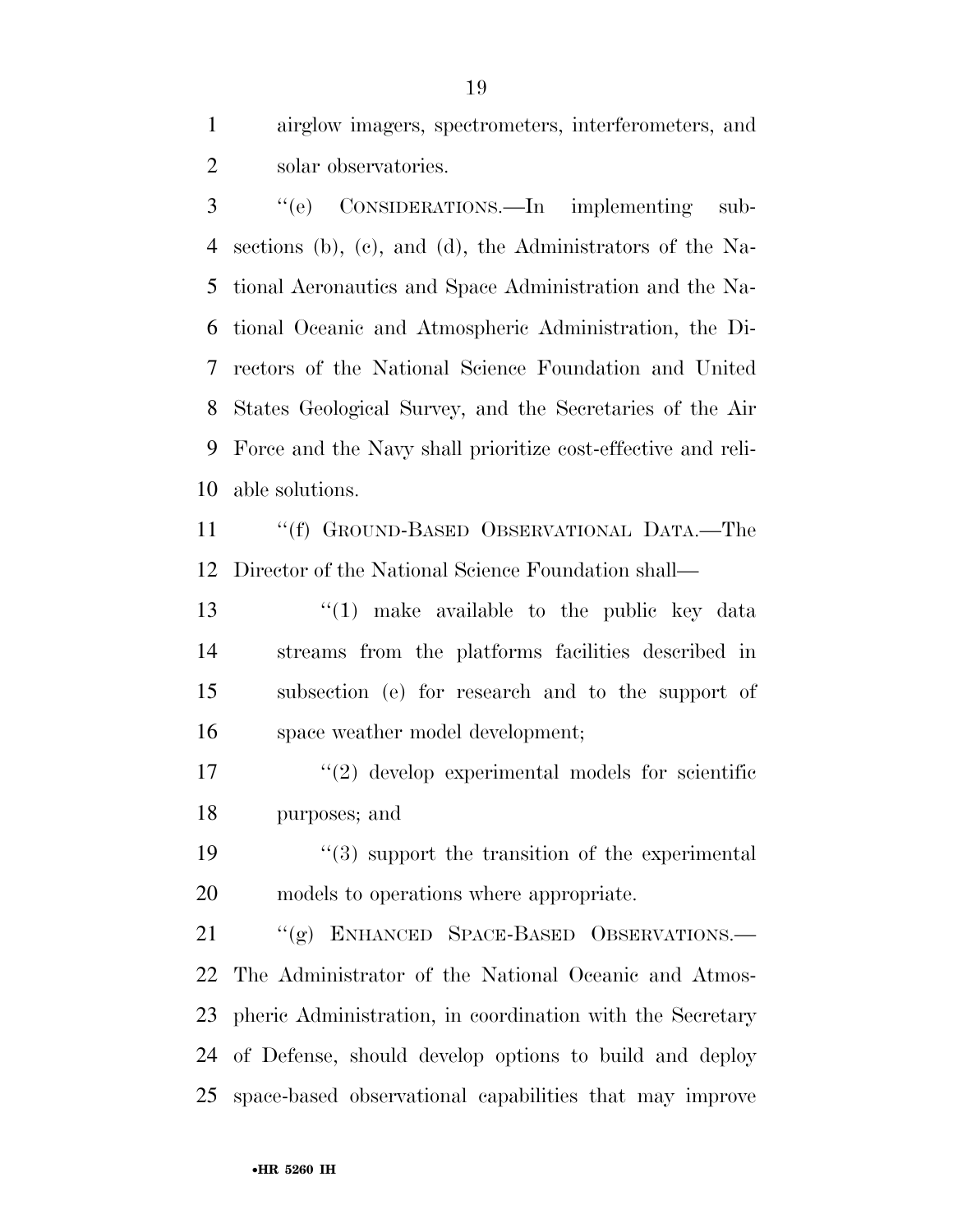space weather measurements and observations. These sup- plemental observational capabilities could include commer- cial solutions, prize authority, academic partnerships, microsatellites, ground-based instruments, and opportuni- ties to deploy the instrument or instruments as a sec-ondary payload on an upcoming planned launch.

# **''§ 60604. Research activities**

 ''(a) BASIC RESEARCH.—The Director of the Na- tional Science Foundation, the Administrator of the Na- tional Aeronautics and Space Administration, and the Sec-retary of Defense, shall—

 $\frac{12}{2}$  ''(1) continue to carry out basic research on heliophysics, geospace science, and space weather; and

 ''(2) support competitive, peer-reviewed pro- posals for conducting research, advancing modeling, and monitoring of space weather and its impacts, in- cluding the science goals outlined in decadal surveys in solar and space physics conducted by the National Academies of Sciences, Engineering, and Medicine.

21 "(b) MULTIDISCIPLINARY RESEARCH.—

 $\frac{1}{2}$  (1) FINDINGS.—Congress finds that the multi- disciplinary nature of solar and space physics creates funding challenges that require coordination across scientific disciplines and Federal agencies.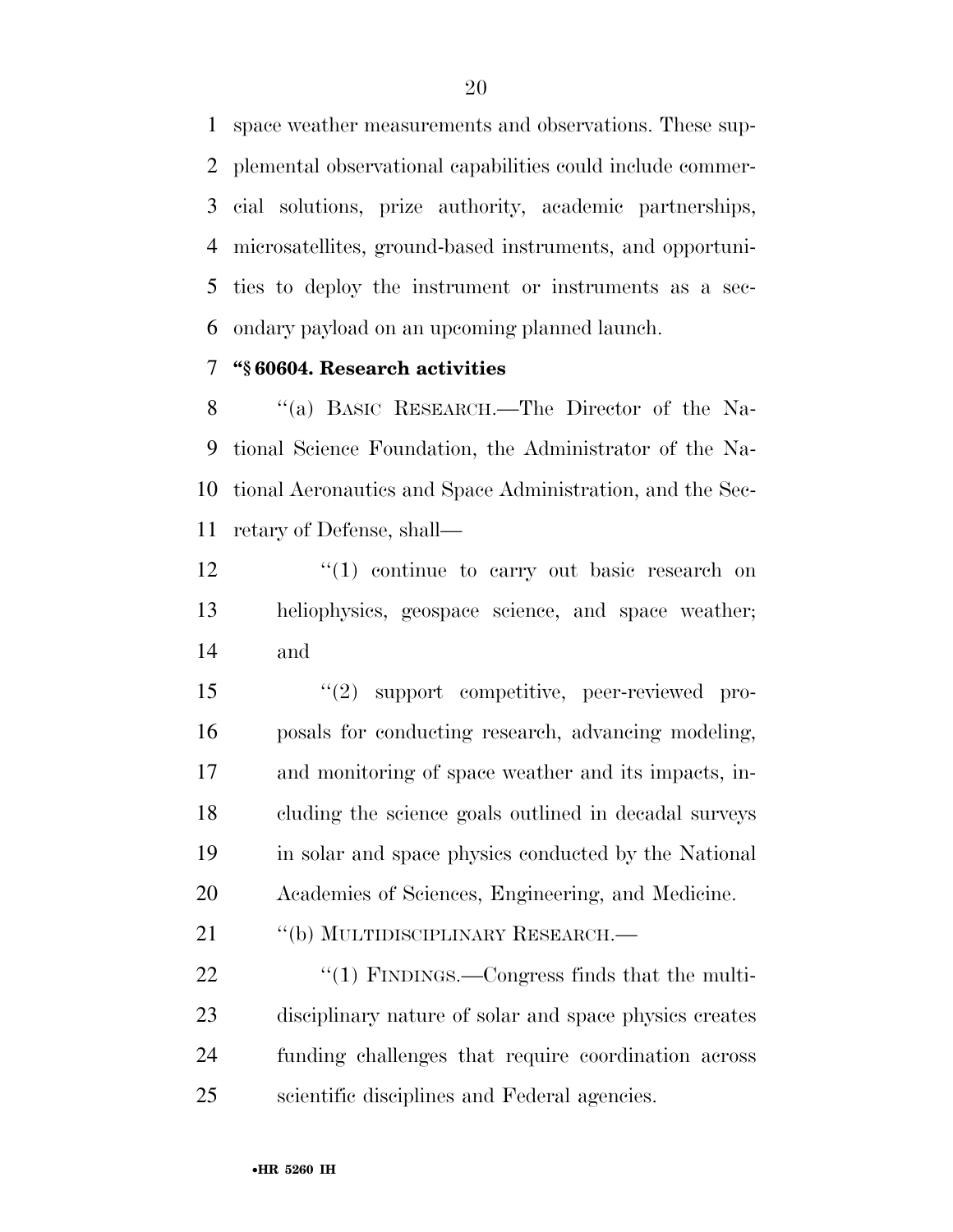1 "(2) SENSE OF CONGRESS.—It is the sense of Congress that science centers could coordinate mul- tidisciplinary solar and space physics research. The Administrator of the National Aeronautics and Space Administration and Director of the National Science Foundation should support competitively awarded grants for multidisciplinary science centers that advance solar and space physics research in- cluding research to operations and operations to re-search processes.

11 "(3) MULTIDISCIPLINARY RESEARCH.—The Di- rector of the National Science Foundation, the Ad- ministrator of the National Oceanic and Atmos- pheric Administration, and the Administrator of the National Aeronautics and Space Administration, shall each pursue multidisciplinary research in sub- jects that further the understanding of solar physics, space physics, and space weather.

 ''(c) SCIENCE MISSIONS.—The Administrator of the National Aeronautics and Space Administration should implement missions that meet the science objectives identi- fied in solar and space physics decadal surveys conducted by the National Academies of Sciences, Engineering, and Medicine.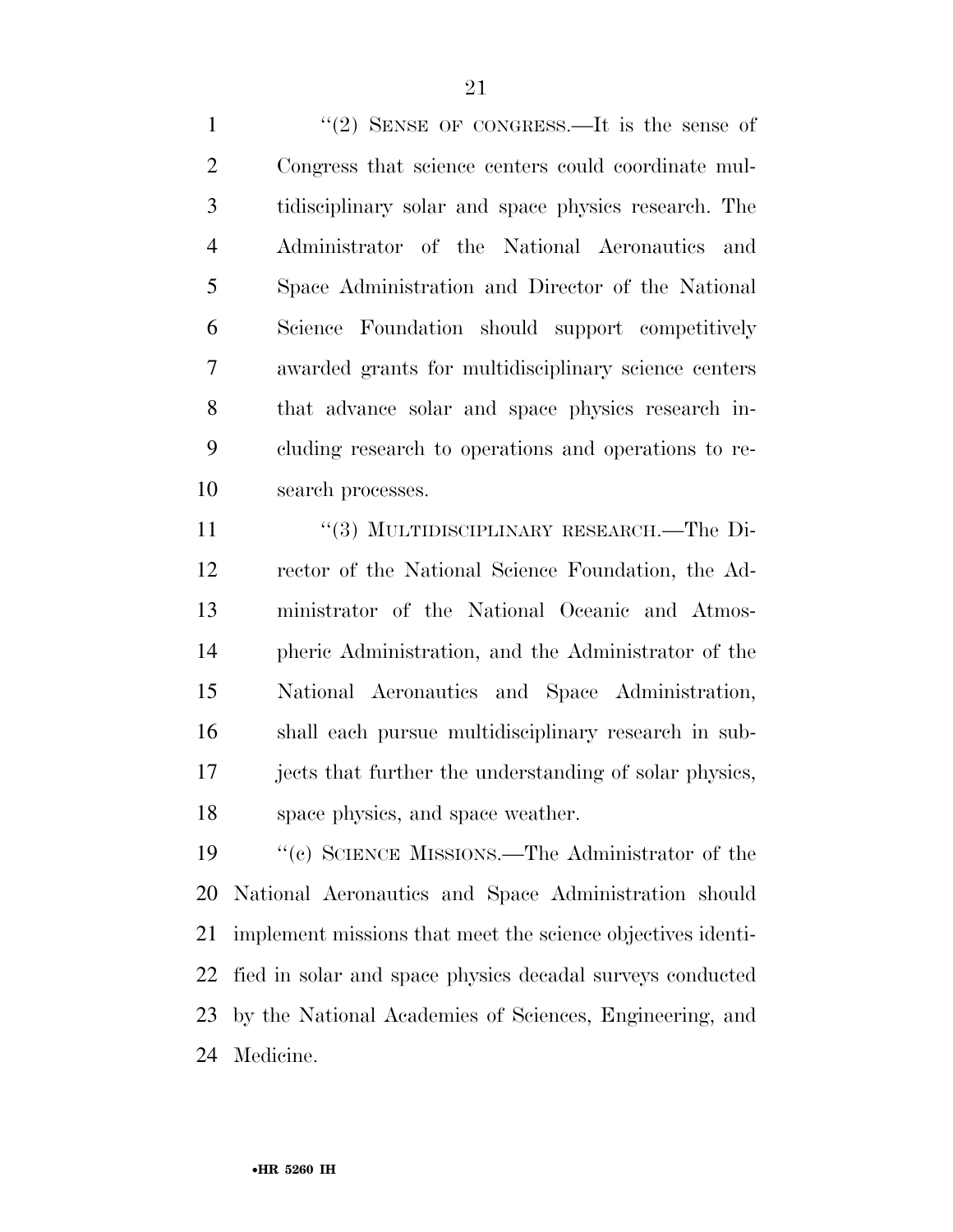''(d) RESEARCH TO-OPERATIONS; OPERATIONS TO-RESEARCH.—

3 "(1) IN GENERAL.—The interagency working group shall, upon consideration of the advice of the advisory group, develop formal mechanisms to— ''(A) transition National Aeronautics and Space Administration, National Science Foun- dation, United States Geological Survey, and other relevant Federal agencies space weather research findings, models, and capabilities, as appropriate, to the National Oceanic and At- mospheric Administration and the Department of Defense; ''(B) enhance coordination between re-search modeling centers and forecasting cen-

ters; and

 $\lq\lq$  (C) communicate National Oceanic and Atmospheric Administration and Department of Defense operational needs of space weather forecasters, as appropriate, to the National Aer- onautics and Space Administration, the Na- tional Science Foundation and United States Geological Survey.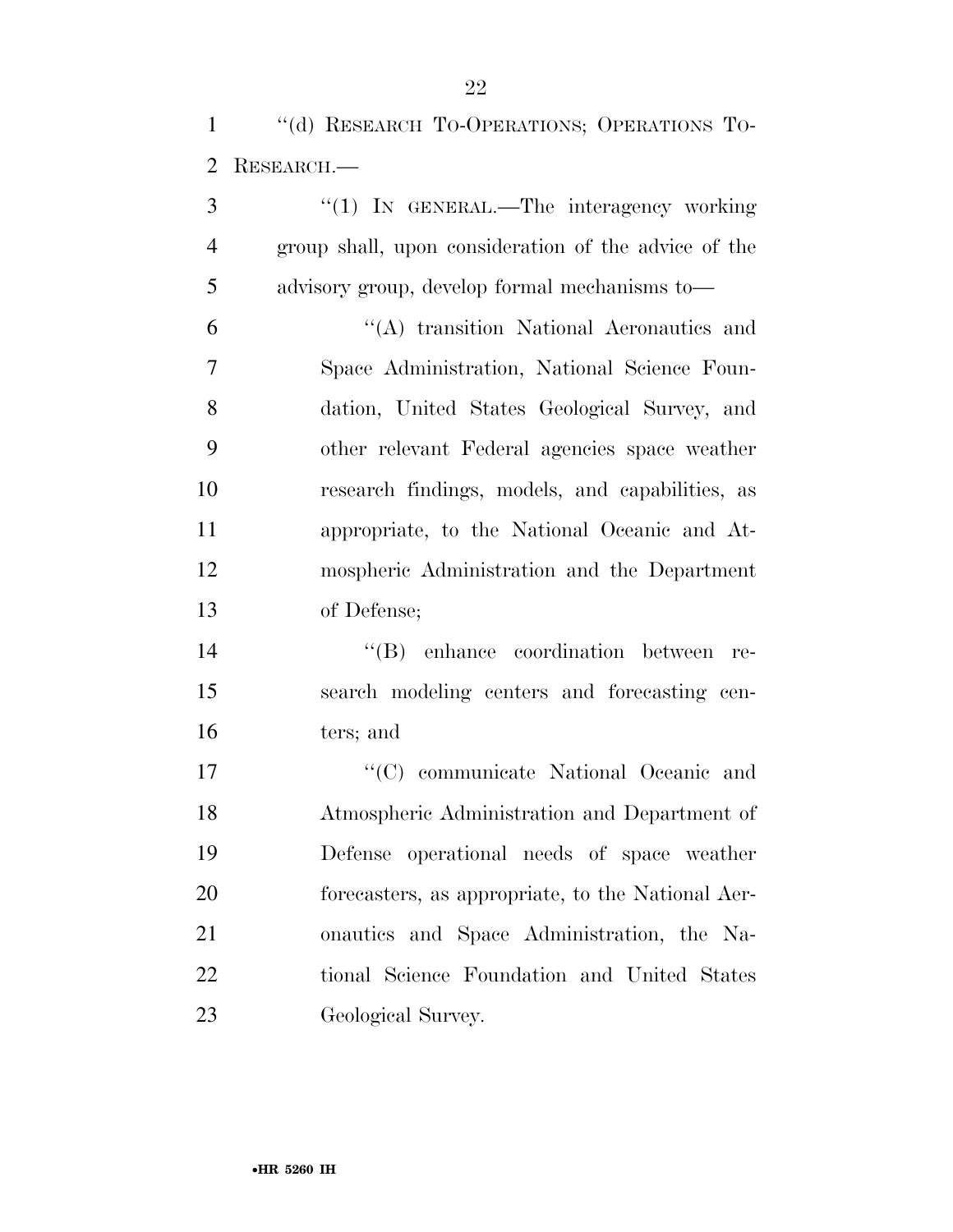## **''§ 60605. Space weather data**

2 "(a) In GENERAL.—The Administrator of the Na- tional Aeronautics and Space Administration and the Di- rector of the National Science Foundation shall continue to —

 ''(1) make space weather related data obtained for scientific research purposes available to space weather forecasters and operations centers; and

9 "(2) support model development and model ap-plications to space weather forecasting.

 ''(b) RESEARCH.—The Administrator of the National Oceanic and Atmospheric Administration shall make space weather related data obtained from operational forecasting available for research.

# **''§ 60606. Space weather knowledge transfer and in-formation exchange**

•**HR 5260 IH** ''The Administrator of the National Oceanic and At- mospheric Administration, in collaboration with the Ad- ministrator of the National Aeronautics and Space Admin- istration and the Director of the National Science Founda- tion, shall enter into an arrangement with the National Academies of Sciences, Engineering, and Medicine to es- tablish a Space Weather Government-Academic-Commer- cial Roundtable to facilitate communication and knowl- edge transfer among Government participants in the space weather interagency working group established under sec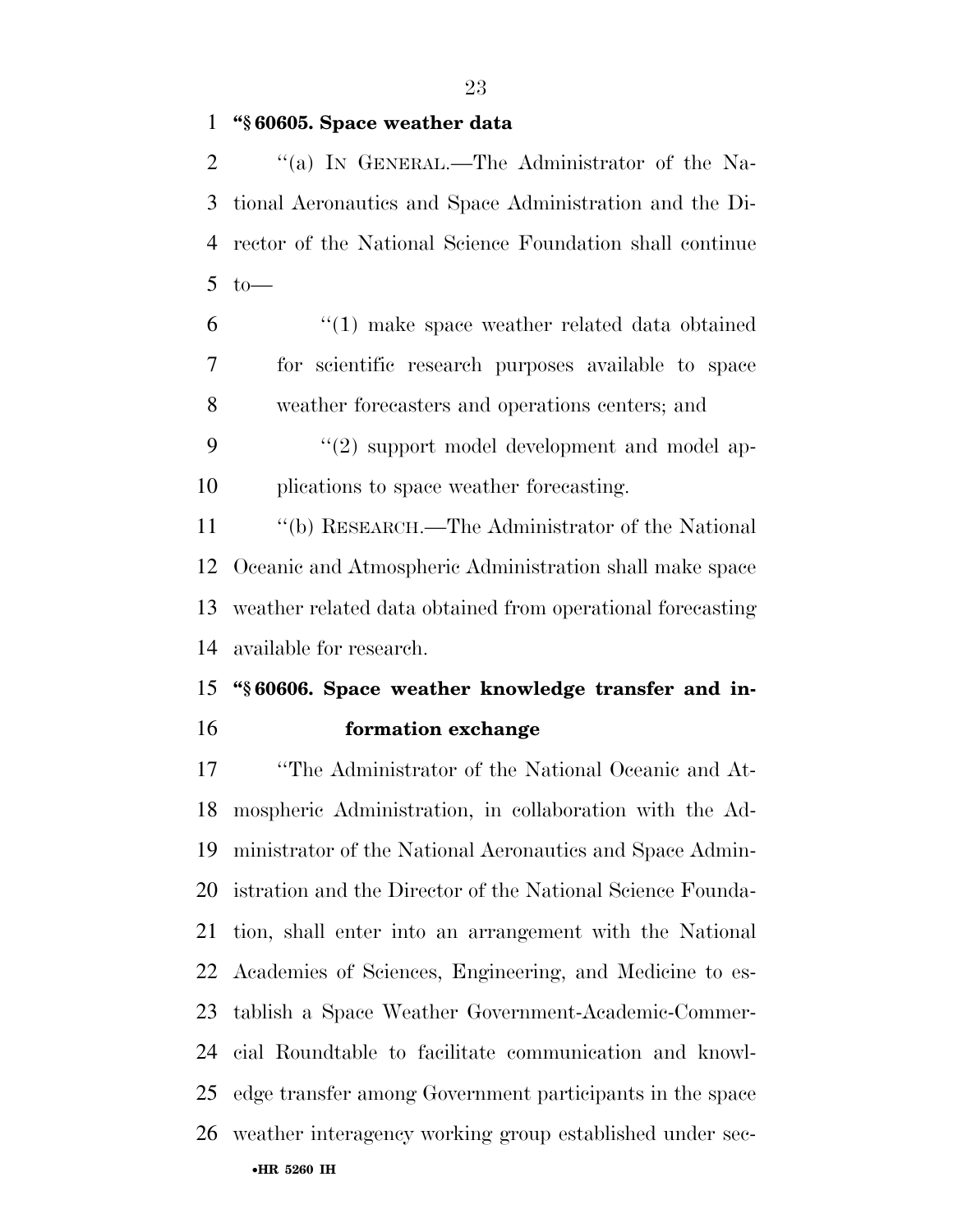tion 60601(d), the academic community, and the commer-cial space weather sector to—

3 (1) facilitate advances in space weather pre-diction and forecasting;

5 "(2) increase coordination of space weather re- search-to-operations and operations-to-research; and 7 ''(3) improve preparedness for potential space weather events.

# **''§ 60607. Space weather benchmarks**

 ''(a) IN GENERAL.—The space weather interagency working group established under section 60601(d) shall periodically review and update the benchmarks described in the report of the National Science and Technology Council entitled, 'Space Weather Phase 1 Benchmarks' and dated June 2018, as necessary, based on—

 ''(1) any significant new data or advances in scientific understanding that become available; or

18 ''(2) the evolving needs of entities impacted by space weather disturbances.

20 "(b) TECHNICAL AND CONFORMING AMENDMENT.— Section 809 of the National Aeronautics and Space Ad- ministration Authorization Act of 2010 (42 U.S.C. 18388) and the item relating to that section in the table of con- tents under section 1(b) of that Act (124 Stat. 2806) are repealed.''.